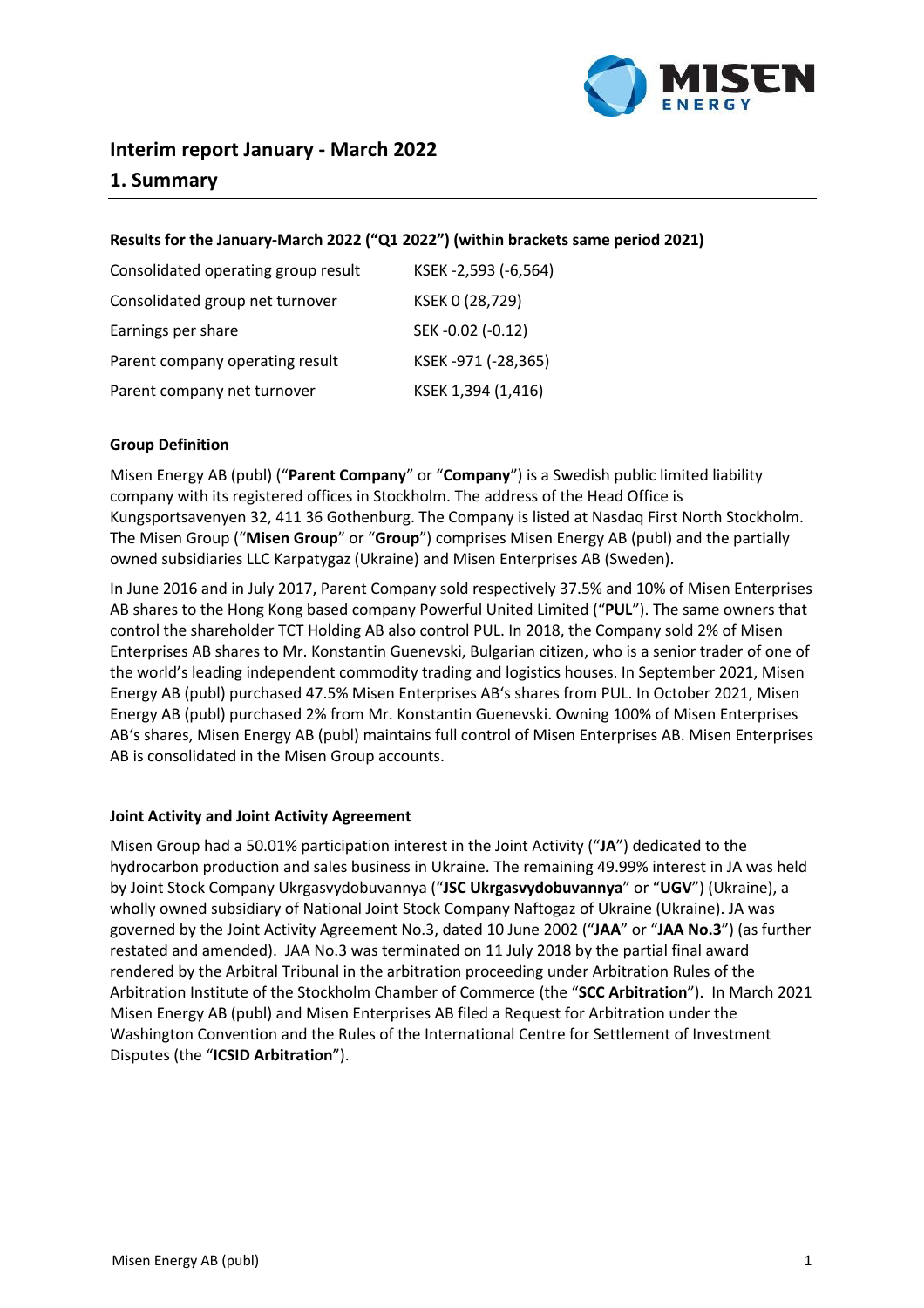# **2. Essential Events during the Q1 2022**

## **Accounting treatment of the Joint Activity**

In July 2018, the Arbitral Tribunal rendered Final Partial Award in the SCC Arbitration. The Arbitral Tribunal fully rejected the JAA's invalidity arguments, as well as the overwhelming majority of JSC Ukrgasvydobuvannya's arguments concerning Misen Enterprises AB and LLC Karpatygaz alleged "breaches".

JSC Ukrgasvydobuvannya, Misen Enterprises AB and LLC Karpatygaz agreed that, following termination, the JA's assets should be transferred to JSC Ukrgasvydobuvannya, with Misen Enterprises AB and Karpatygaz LLC receiving compensation for their interests in those assets. The parties assigned LLC Karpatygaz, a former Operator under the JAA, to facilitate transfer of the JA's assets to JSC Ukrgasvydobuvannya.

Misen Enterprises AB, LLC Karpatygaz and JSC Ukrgasvydobuvannya went through the second phase of the arbitration proceeding. In March 2020 the Arbitral Tribunal rendered a Consent Award and confirmed the settlement agreement concluded by JSC Ukrgasvydobuvannya, Misen Enterprises AB and LLC Karpatygaz in July 2019.

In June 2020, the Arbitral Tribunal rendered a Second Final Partial Award. The Arbitral Tribunal decided that JSC Ukrgasvydobuvannya should get title to the joint property only on payment in full of compensation to Misen Enterprises AB and LLC Karpatygaz. The Arbitral Tribunal fully rejected the overwhelming majority of JSC Ukrgasvydobuvannya's arguments concerning valuation of the joint property.

The Arbitral Tribunal decided that JSC Ukrgasvydobuvannya has not established any loss it allegedly suffered due to a failure of LLC Karpatygaz to engage a contractor to design and develop metering stations at certain wells under JAA. The Arbitral Tribunal also decided that JSC Ukrgasvydobuvannya should not be entitled to any damages for a failure of Misen Enterprises AB to make a full contribution under JAA. However, in light of this, the Arbitral Tribunal reduced the share of Misen Enterprises AB to 23.9% (as opposed to 50% under JAA) and increased the share of LLC Karpatygaz to 0.015% (as opposed to 0.01% under JAA) in the joint property.

The Arbitral Tribunal ordered JSC Ukrgasvydobuvannya to pay to Misen Enterprises AB and LLC Karpatygaz the majority of the legal and arbitration costs that Misen Enterprises AB and LLC Karpatygaz incurred in the SCC Arbitration.

In November 2020, Misen Enterprises AB and LLC Karpatygaz received a Final Award by Consent from the Arbitral Tribunal in the SCC Arbitration. This award provides:

- The total value to be paid by JSC Ukrgasvydobuvannya to Misen Enterprises AB and LLC Karpatygaz is UAH 1,575,093,162.86 (adjusted KSEK 466,387) for their share in the joint property under the JAA No.3 including for hydrocarbons produced using JA's assets from 1 December 2016 to 10 July 2018 (termination of JAA No.3).
- JSC Ukrgasvydobuvannya is entitled to withhold a tax on non-resident income for 15% of the specified amount to Misen Enterprises AB (UAH 236,113,788, adjusted KSEK 69,914) and pay the withheld amount to the budget of Ukraine. The Settlement Agreement does not regulate payment of tax, if any, in Sweden.
- Ownership of shares of Misen Enterprises AB and LLC Karpatygaz in the joint property under the JAA No.3 shall pass to JSC Ukrgasvydobuvannya from the date of full payment by JSC Ukrgasvydobuvannya to Misen Enterprises and LLC Karpatygaz of all amounts under the Settlement Agreement.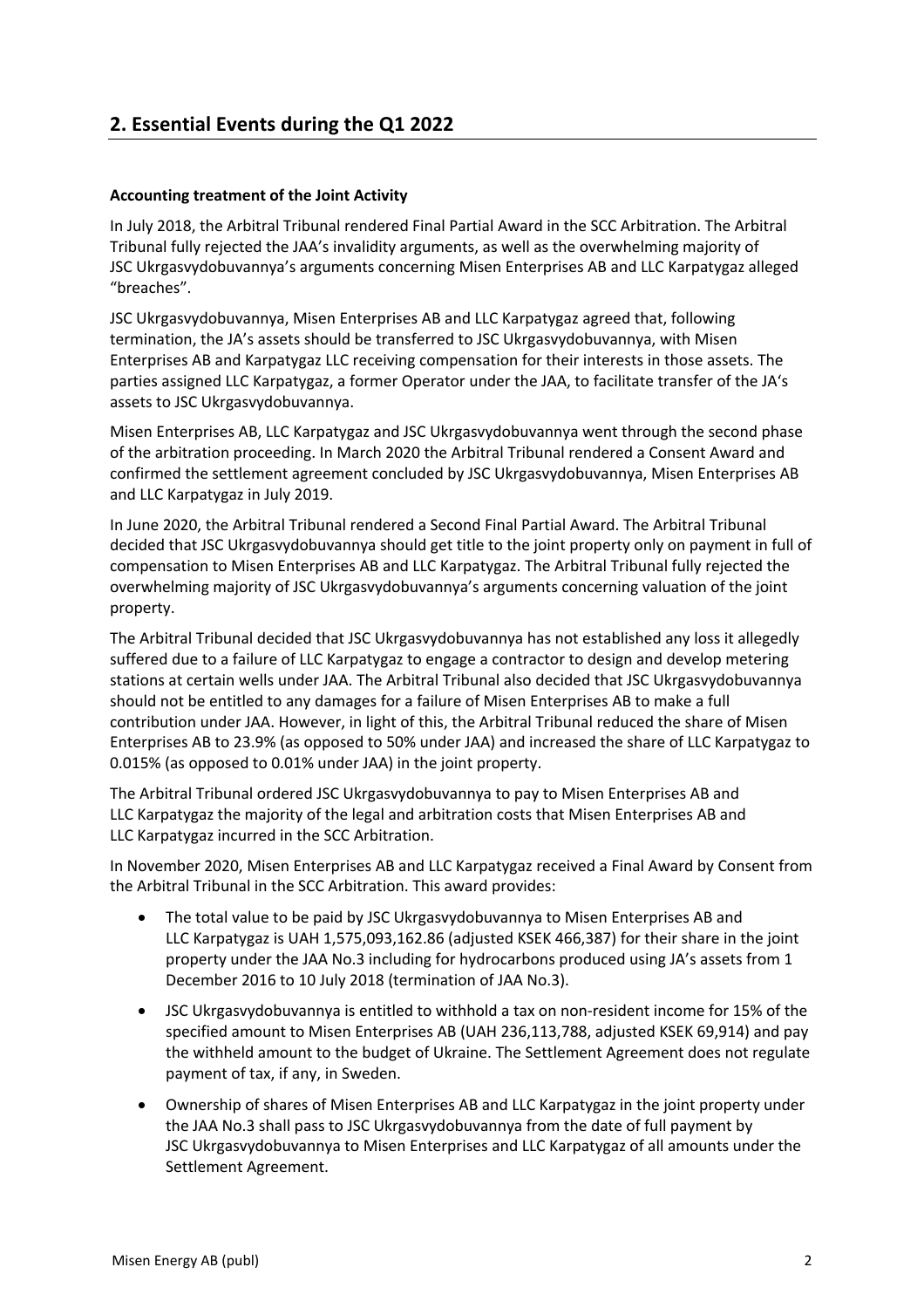Given that JAA No. 3 was terminated as of 11 July 2018, the Company believes that control over the specific assets owed by JA no longer exists when preparing this interim report for the Q1 2022. Control is required to consolidate the assets as well as the future results of the JA in the Group accounts.

The accounting treatment and book value do not purport to reflect the value of the claims in the SCC Arbitration or ICISD Arbitration. Nor does this accounting treatment imply in any respect any waiver of any claim concerning JAA No.3.

Under JAA No.3 Misen Group operated solely in Ukraine.

#### **Enforcement of the Arbitration Awards**

Misen Enterprises AB, LLC Karpatygaz and JSC Ukrgasvydobuvannya sought enforcement and recognition of the arbitration awards in Ukraine under the New York Convention on the Recognition and Enforcement of Foreign Arbitral Awards.

In April 2020, Misen Enterprises filed a motion to enforce a Consent Award rendered by the Arbitral Tribunal on 26 March 2020. The court confirmed and recognized a Consent Award in June 2020.

In July 2020, Misen Enterprises AB filed a motion to confirm and enforce the Second Partial Final Award in Ukraine.

In September 2020 Kyiv Court of Appeal granted an application of Misen Enterprises AB whereby Misen Enterprises AB sought recognition and enforcement of the Second Partial Final Award dated 12 June 2020 (subject to the Corrections of the Second Partial Final Award dated 18 August 2020). JSC Ukrgasvydobuvannya filed a cassation appeal to the Supreme Court of Ukraine. On 14 January 2021 the Supreme Court of Ukraine issued a ruling recognizing the Second Partial Final Award dated 12 June 2020 (subject to the Corrections of the Second Partial Final Award dated 18 August 2020). Accordingly, JSC Ukrgasvydobuvannya transferred EUR 2,739,784.53 (adjusted KSEK 27,784), SEK 344,415.38, USD 7,971.59 (adjusted KSEK 67), and GBP 10,940.05 (adjusted KSEK 123) to Misen Enterprises AB for the legal costs incurred the SCC case V 2016/114.

In November 2020, Misen Enterprises AB filed a motion to confirm and enforce the Final Award by Consent granted by the Arbitral Tribunal in the SCC case V 2016/114 on 5 November 2020. On 5 January 2021 the Kiev Court of Appeal recognized Final Award by Consent dated 5 November 2020. On 10 February 2021, Misen Enterprises AB received USD 47,060,537.16 (adjusted KSEK 396,630) and LLC Karpatygaz received UAH 1,001,242.74 (adjusted KSEK 299) from JSC Ukrgasvydobuvannya. JSC Ukrgasvydobuvannya was entitled to withhold a tax on non-resident income for 15% of the compensation to Misen Enterprises AB (adjusted UAH 236,113,788, KSEK 70,447) and pay the withheld amount to the budget of Ukraine.

In fourth quarter of 2021 LLC Misen Enterprises AB and LLC Karpatygaz finalized transfer of shares in the joint property to JSC Ukrgasvydobuvannya. In January 2022 LLC Karpatygaz submitted an application to deregister JA from tax authorities.

Given that the awarded amounts have been paid to the subsidiaries of Misen Energy AB (publ), the effect of compensation was reflected in the Misen Group's accounts for 2020.

#### **Financing of the Group's Swedish operations**

Following successful resolution of the SCC arbitration dispute under the SCC Arbitration Rules and given that Misen Enterprises AB received compensation from JSC Ukrgasvydobuvannya, Misen Energy AB (publ) and Misen Enterprises AB executed payments to the funders under the financing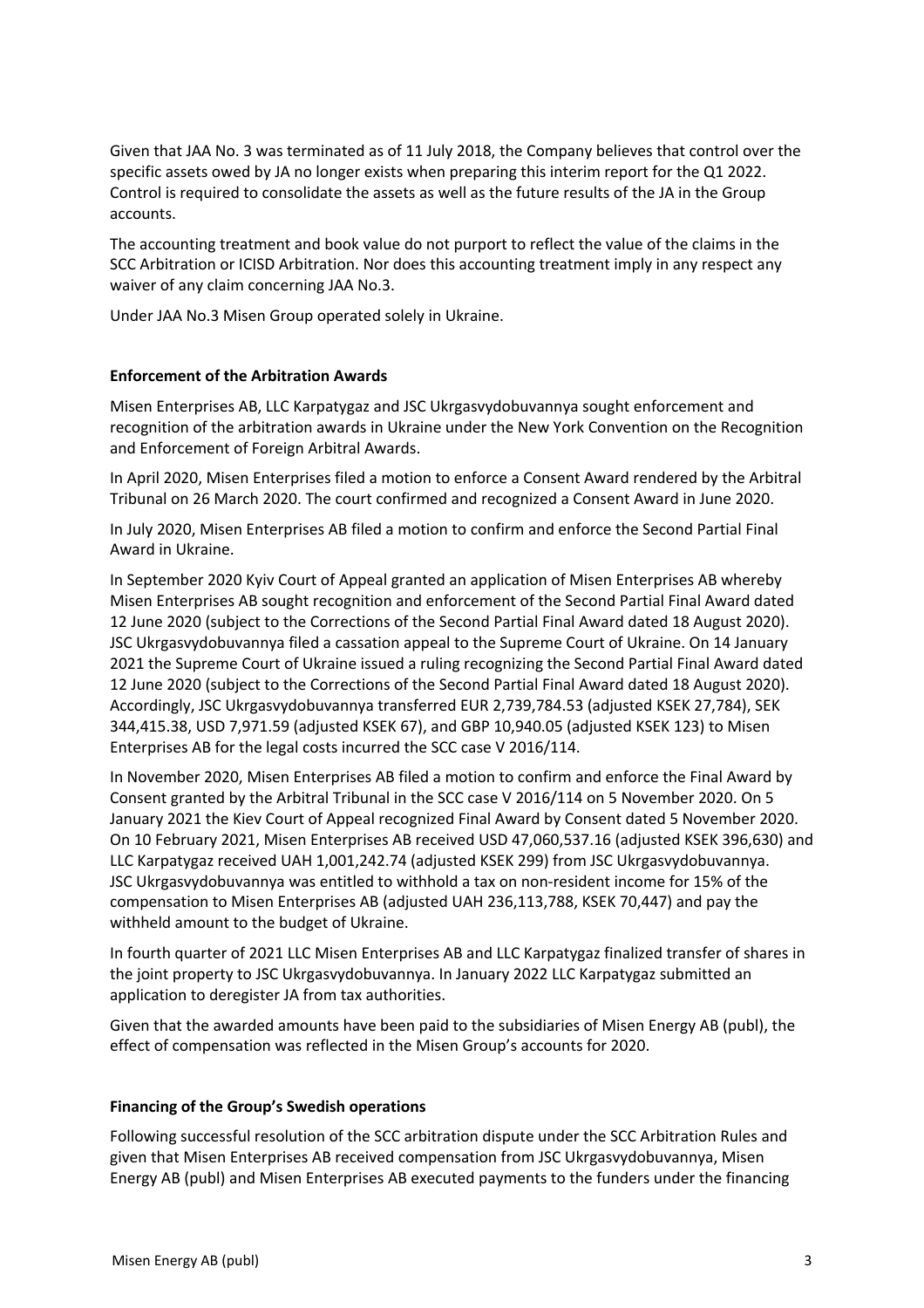agreements. In consideration of the payments, Misen Energy AB (publ) and Misen Enterprises AB consider that they met all terms satisfactorily and the financing agreements terminate.

Operating expenses of Misen Energy AB and Misen Enterprises AB will be covered from compensation received in the SCC Arbitration.

#### **Repurchase of the Shares**

On 13 September 2021, Misen Energy AB (publ) closed the purchase of 47.5% of shares and share capital in Misen Enterprises AB with PUL. The shares' purchase price was SEK 2,724,817 plus 47.5% of the distributable income from the compensation, if any, to be received following the completion of the investment arbitration against Ukraine in ICSID Case No. ARB/21/15 ("BIT arbitration"). Under the agreement, Misen Energy AB (publ) and PUL undertook to share the costs of the funding, if any, to finance the BIT arbitration.

On 1 October 2021, Misen Energy AB (publ) closed the purchase of 2% of shares and share capital in Misen Enterprises AB with Mr. Konstantin Guenevski, Bulgarian citizen, who is a senior trader of one of the world's leading independent commodity trading and logistics houses. The shares' purchase price was SEK 114,729.00 plus 2% of the distributable income from the compensation, if any, to be received following the completion of the BIT arbitration against Ukraine. Under the agreement, Misen Energy AB (publ) and Mr. Konstantin Guenevski undertook to share the costs of the funding, if any, to finance the BIT arbitration.

As a result, Misen Energy AB (publ) now owns 100% of shares in Misen Enterprises AB.

#### **BIT arbitration against Ukraine**

As previously reported, due to the 70% subsoil use charge applicable to JA, in October 2015, the Company submitted a notice of investment dispute to the Government of Ukraine in accordance with the Agreement between the Government of the Kingdom of Sweden and the Government of the Ukraine on the Promotion and Reciprocal Protection of Investments.

The Government of Ukraine continued to impose the exorbitant subsoil charge to the Joint Activity until termination of JAA No.3 on 11 July 2018. Up until termination of the JAA No.3 on 11 July 2018, the Company reached no amicable resolution of the dispute with the Government of Ukraine.

On 24 March 2021, Misen Energy AB (publ) and its partially owned subsidiary Misen Enterprises AB filed a Request for Arbitration under the Washington Convention and the Rules of the International Centre for Settlement of Investment Disputes (ICSID). ICSID is an international organization that is part of the World Bank Group, headquartered in Washington, D.C., in the United States.

On 30 June 2021 the tribunal was constituted in ICSID arbitration against Ukraine. Professor Jan Paulsson has been appointed as president of the Arbitral Tribunal in a dispute between Misen Energy AB (publ) and Misen Enterprises AB vs. Ukraine (ICSID Case No. ARB/21/15). Earlier the Swedish companies appointed Dr. Stanimir Alexandrov and Ukraine - Professor W. Michael Reisman.

On 29 October 2021, Misen Energy AB (publ) and Misen Enterprises AB submitted a Memorial in international investment arbitration case against Ukraine (ICSID Case No. ARB/21/15). Misen requested for compensation that reflects the going concern value of Misen's share at the time exorbitant subsoil use tax was imposed on Joint Activity, which led to the termination of the JAA No.3.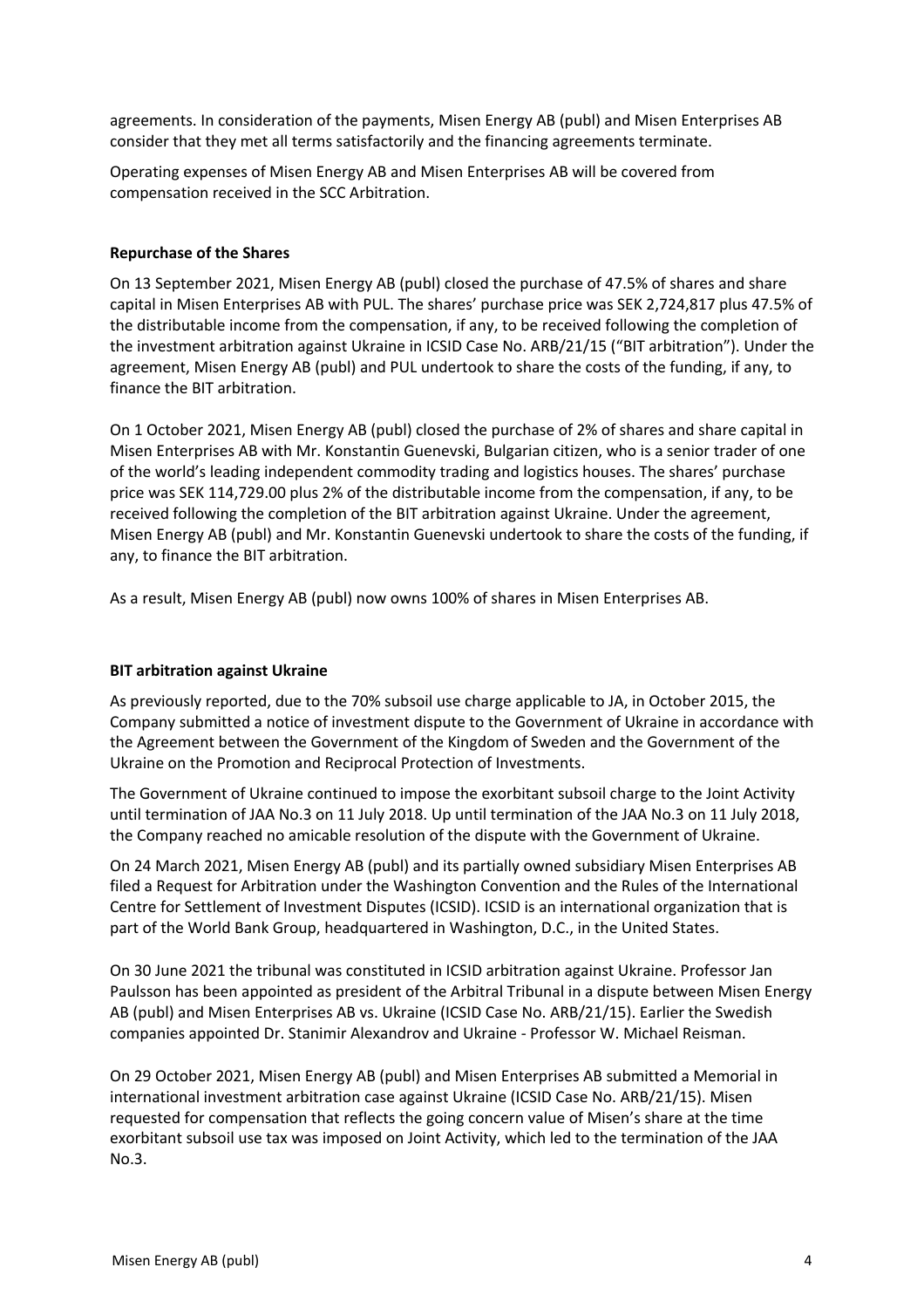For further information, please also refer to chapter Essential events after the end of the Q1 2022.

## **Pre-trial Investigations in Criminal Cases**

The pre-trial investigations in criminal cases commenced by the General Prosecutor Office of Ukraine respectively in 2014 and 2017, as supplemented with the JSC Ukrgasvydobuvannya's criminal complaint dated 5 September 2016 and JSC Ukrgasvydobuvannya's motion and notice of commitment of criminal offence dated 21 and 22 February 2017, were ongoing as of the date of this report, to the best knowledge and understanding of Misen Enterprises and LLC Karpatygaz. Any pretrial investigations in criminal cases are not public under the laws of Ukraine.

In September 2017, JSC Ukrgasvydobuvannya submitted another criminal complaint to the National Anticorruption Bureau of Ukraine (thereafter as "**NABU**"). In September 2017, NABU submitted a claim to the Commercial Court of Kiev. NABU requested the court to invalidate the Amendment No.4 to the JAA No.3 and the agreement for the provision of services on production, collection, treatment and transportation of natural gas, oil and gas condensate that LLC Karpatygaz concluded with JSC Ukrgasvydobuvannya in April 2011. The court instituted a legal proceeding in October 2017. The preparatory hearings were held in May-August 2018. The Court dismissed jurisdictional objections raised by Misen Enterprises AB and LLC Karpatygaz and moved the case to the consideration phase of the legal proceeding. The Court did not provide reasons for that dismissal.

The hearing was held in October 2018. The Kyiv Commercial Court dismissed a claim what regards, among other issues, invalidation of JAA in their entirety. NABU and JSC Ukrgasvydobuvannya appealed against the decision. The appeal court hearing was held in May 2019. The North Economic Court of Appeal dismissed appeal claims submitted by NABU and JSC Ukrgasvydobuvannya. The Court upheld the decision of the first instance court.

On 5 June 2019, the Constitutional Court of Ukraine decided that NABU has no authority to challenge validity of any such agreements. Specifically, the Court decided that "paragraph 13 of part one of Article 17 of the Law of Ukraine "On the National Anti-Corruption Bureau of Ukraine" dated 14 October 2014 No. 1698-VІІ under which the National Anti-Corruption Bureau of Ukraine is vested with the right "in presence of the grounds provided for by law, to file claims with the court seeking to invalidate transactions according to the procedure established by the laws of Ukraine" be recognized as incompliant with the Constitution of Ukraine (unconstitutional)." The decision of the Constitutional Court of Ukraine is final and binding.

Disregarding the above decision of the Constitutional Court of Ukraine, as well as the awards dismissing any allegations concerning illegality of the JAA No.3 rendered in the SCC Arbitration, NABU and JSC Ukrgasvydobuvannya continue legal proceedings in Ukraine.

At any event, LLC Karpatygaz and Misen Enterprises AB consider the criminal and civil allegations to be ungrounded and deny them in their entirety.

#### **Termination of the JAA No.493**

On 31 December 2021 the subsidiary LLC Karpatygaz and LLC Tekhhproekt signed settlement agreement with JSC Ukrgasvydobuvannya to terminate the Joint Activity Agreement #493 . According to the settlement agreement the total value to be paid by JSC Ukrgasvydobuvannya to LLC Karpatygaz is UAH 165,617,516 (adjusted KSEK 48,783) for their share in the joint property under the JAA No.493. 50% of the amount shall be paid on the date of termination of the mentioned settlement agreement and 50% shall be paid on the date of deregistering of the JAA from tax authorities in Ukraine.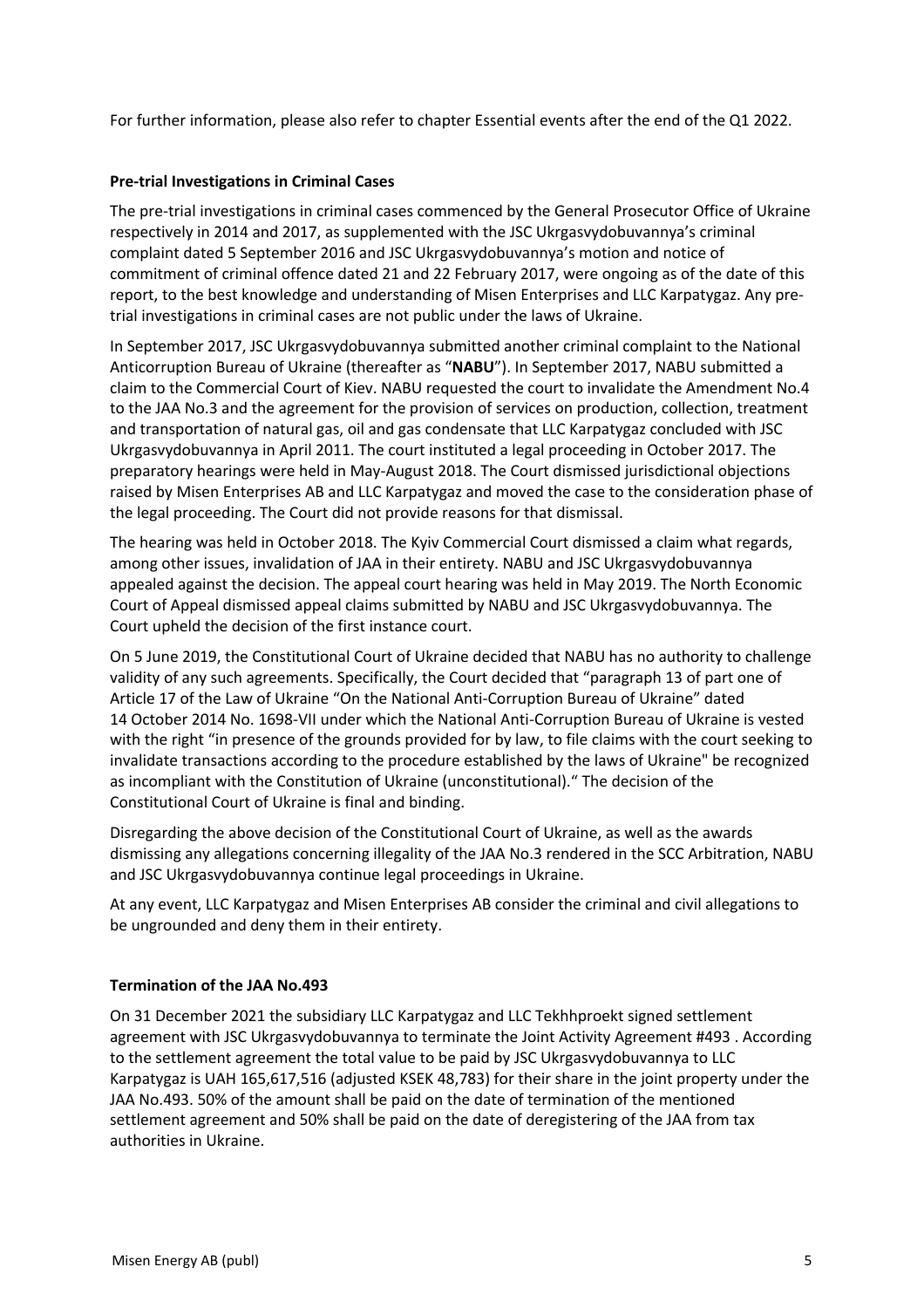On 1 January 2022 the Joint Activity Agreement No.493 between the subsidiary LLC Karpatygaz, LLC Tekhhproekt and JSC Ukrgasvydobuvannya was terminated. Accordingly, JSC Ukrgasvydobuvannya transferred to LLC Karpatygaz

UAH 82,808,758 (adjusted KSEK 24,391) which amounts to 50% of total compensation.

For further information, please also refer to chapter Essential events after the end of the Q1 2022.

## **Share Transfer Agreement In Relation to LLC Karpatygaz**

On 25 February 2022 Misen Enterprises AB, a wholly owned subsidiary of Misen Energy AB (publ) entered into a Share Transfer Agreement in relation to LLC Karpatygaz with local law firm Victoria Legis Under the agreement, Misen Enteprises AB transfers the shares of LLC Karpatygaz with all its rights and obligations. Accordingly, the transferee agreed to put LLC Karpatygaz into liquidation without bankruptcy proceedings.

Due to the extraordinary circumstancens in Ukraine the it has been impossible to get reliable info on the operations for Q1 2022 and therefore only the balance sheet of 2021-12-31 has been consolidated into the group accounts

## *Tax payments in Ukraine*

Since 2011, JA and its participants have contributed to Ukraine KUAH 11,174,511 (adjusted KSEK 5,243,935) as subsoil use charge, value added tax and corporate profit tax. Despite termination of JAA No.3 on 11 July 2018 JA is still registered as taxpayer with tax authorities of Ukraine. Since 11 July 2018 JA paid KUAH 4,098 (adjusted KSEK 1,300) in VAT related to the lease services (please see section Operation of the Booster Compressor Stations).

#### *Investment program report*

Due to financial constraints imposed by the increased subsoil use taxation as well as JSC Ukrgasvydobuvannya, as the Company believes, manifestly unlawful actions, since 2017 Misen Group completely halted investments into the development program of JA.

Since 2011 and until termination of JAA No.3, the Company has reached the following major milestones:

- at 86 wells repair works using the most up-to-date technical solutions were undertaken,
- 70 wells were commissioned,
- 7 BCSs from 11 were commissioned including Khrestyschenska, the largest in Ukraine,
- 4 BCS were at the final stages of construction.

Misen Energy AB (publ) and Misen Enterprises AB defend the legitimate expectations of their shareholders at BIT arbitration against Ukraine. Misen seeks to receive compensation that reflects the going concern value of Misen's share at the time exorbitant subsoil use tax was imposed on Joint Activity, which led to the termination of the JAA No.3.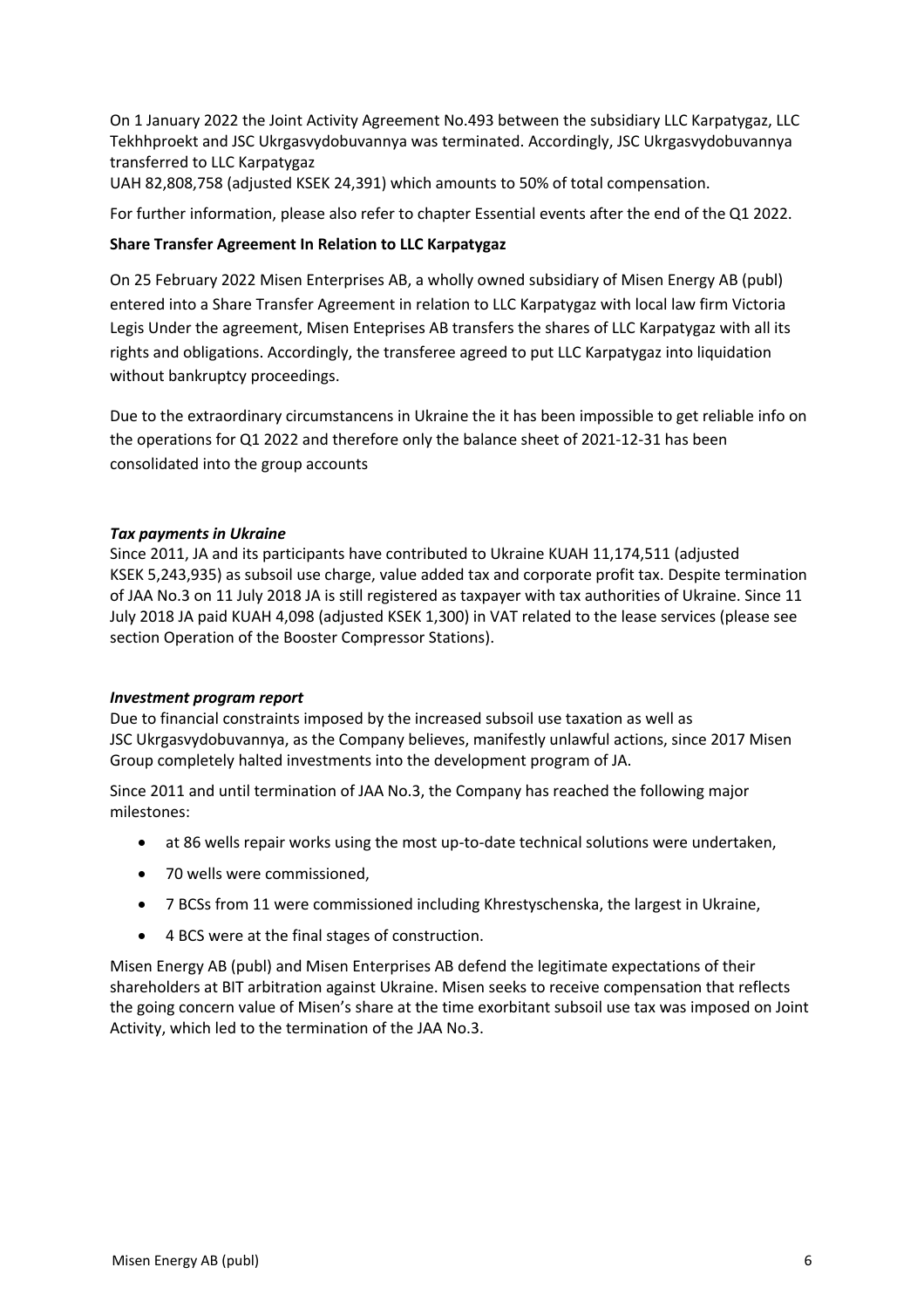#### **Essential events after the end of the Q1 2022**

#### **BIT arbitration against Ukraine**

On 27 January 2022 filed an application proposing the disqualification of Dr. Stanimir Alexandrov ("**Proposal**"). On 15 April 2022 Administrative Council of ICSID dismissed that application.

In February 2022, Russia started a full-scale invasion of Ukraine. Russian troops make indiscriminate attacks including air raids, ballistic missile strikes and bombings, targeting residential housing, utilities, and critical infrastructure all over Ukraine. President of Ukraine signed Decree № 64/2022 "On the imposition of martial law in Ukraine". Given the invasion, the BIT arbitration against Ukraine was suspended.

The Company constantly monitors the situation and will inform the market accordingly.

#### **Termination of the JAA No.493**

In April 2022 LLC Karpatygaz finalized a transfer of shares in the joint property of the JAA #493 to JSC Ukrgasvydobuvannya. Following the transfer LLC Karpatygaz submitted an application to deregister this JA from tax authorities.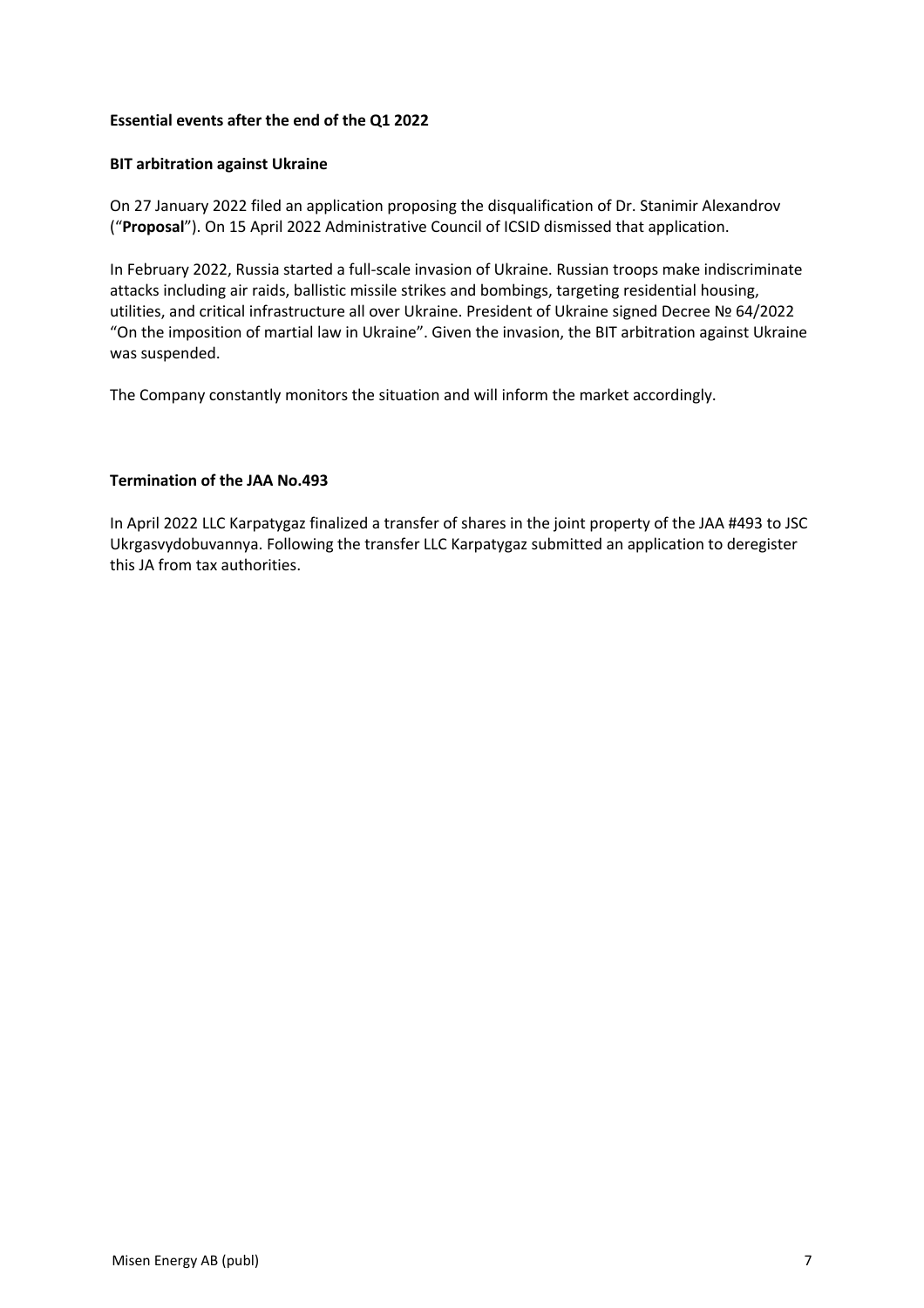# **3. Results – the Misen Group and the Company**

Misen Group net turnover for Q1 2022 was KSEK 0 (KSEK 28,729) and the Parent Company net turnover for this period was KSEK 1,394 (KSEK 1,416).

After receiving compensation, the operating income was influenced by currency rate fluctuations in Q1 2022.

In Q1 2022 loss after financial items for the Misen Group was KSEK -2,593 (KSEK -6,581) the Parent Company loss after financial items made up KSEK -971 (KSEK -28,382).

Since 31 December 2017, JA is no longer consolidated into the accounts of Misen Energy since control ceased to exist. JAA No.3 was terminated on 11 July 2018.

#### **Financial assets and liabilities**

As of date of termination JAA, JA had KUAH 168,779 (KSEK 52,815) of written off bad debts. The subsidiary LLC Karpatygaz, as the Operator of JA, is engaged in constructive negotiations with the debtors. The settlement of these outstanding obligations is also sought through the court proceedings in Ukraine.

The fair value of the financial assets and financial liabilities is estimated to be equal to the carrying value.

## **Contingent liabilities**

As of 31 March 2022, Misen group does not have contingent liabilities, the absence of liabilities is explained by the transfer of shares of Misen Enterprises AB and LLC Karpatygaz in the joint assets and Liabilities of JA to JSC Ukrgasvydobuvannya.

#### **Cash position**

As of 31 March 2022, the cash balance of the Misen Group was KSEK 22,618 (KSEK 133,025). The cash flow from operations after changes in working capital for Q1 2022 was KSEK -4,861 (KSEK 132,075).

In January 2021 the Kiev Court of Appeal recognized Final Award by Consent dated 5 November 2020. In February 2021, Misen Enterprises received USD 47,060,537.16 (adjusted KSEK 396,630) and LLC Karpatygaz received UAH 1,001,242.74 (adjusted KSEK 299) from JSC Ukrgasvydobuvannya.

JSC Ukrgasvydobuvannya was entitled to withhold a tax on non-resident income for 15% of the compensation to Misen Enterprises AB (adjusted UAH 236,113,788, KSEK 70,447) and pay the withheld amount to the budget of Ukraine.

Following successful resolution of the SCC arbitration dispute under the SCC Arbitration Rules and given that Misen Enterprises AB received compensation from JSC Ukrgasvydobuvannya, Misen Energy AB (publ) and Misen Enterprises AB were obliged to execute payments to the funders under the financing agreements. Namely, under the Financing Agreement concluded in March 2020 the companies paid EUR 1,940,000.00 (adjusted SEK 19,854,511); under the Financing Agreement concluded in November 2018 the companies paid EUR 8,452,140.90 (adjusted SEK 86,501,610) and EUR 3,221,404.00 (adjusted SEK 32,968,763). In consideration of the payments, Misen Energy AB (publ) and Misen Enterprises AB consider that they met all terms satisfactorily and the financing agreements terminate.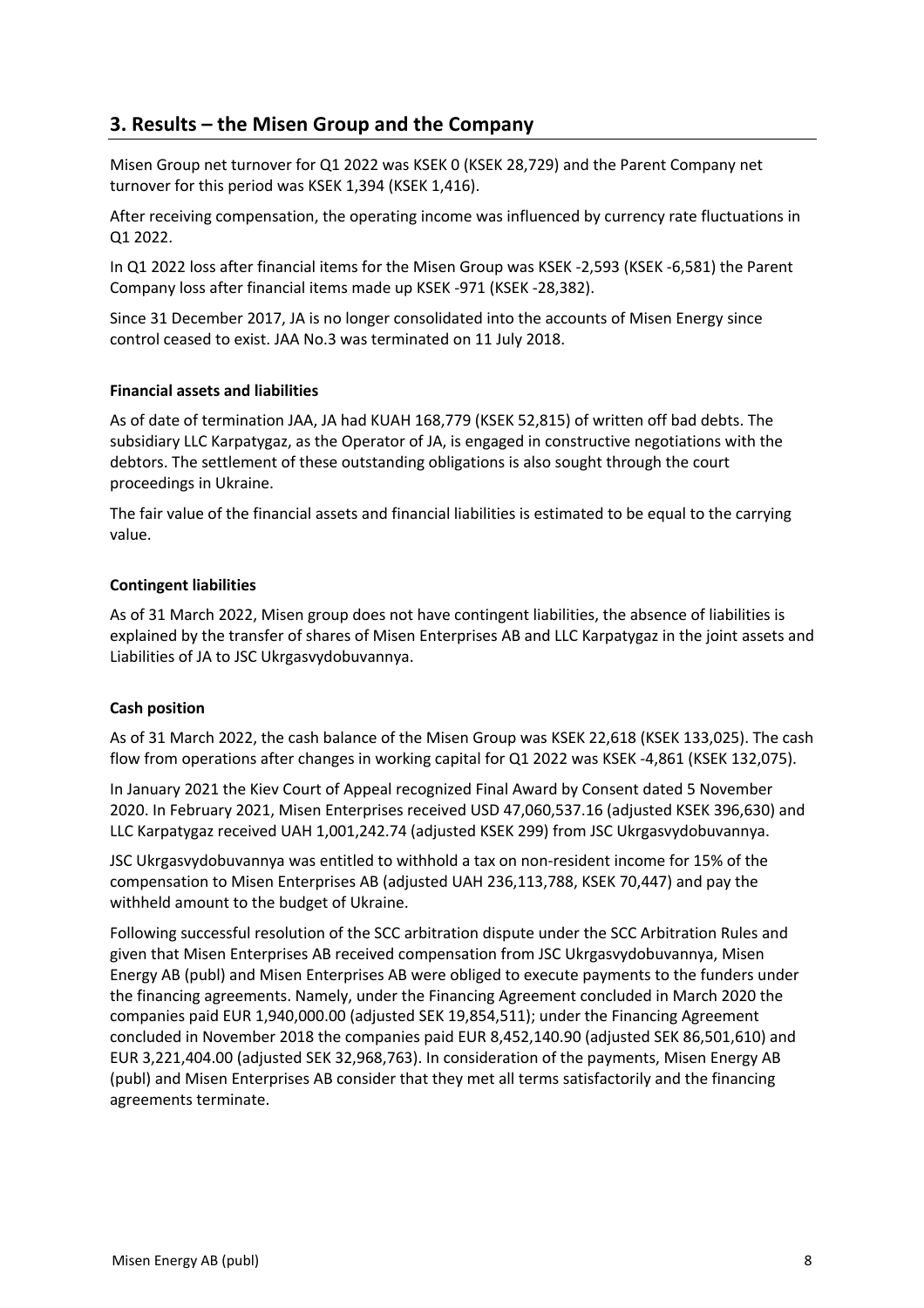## **Capital expenditure**

The Misen Group´s capital expenditure on equipment for gas production in Ukraine related to the JA activity during the Q1 2022 was at zero level due to deconsolidation as described above.

#### **Amendments to the tax code**

As reported in previous reports, as of 1 January 2015 Ukrainian Parliament adopted amendments to the tax code. According to the adopted amendments, Joint Activities are not corporate profit tax ("**CPT**") payers starting from 2015. Instead, Joint Activities' operators are liable to pay income taxes on behalf of the participants. In December 2015 Ukrainian Parliament adopted additional amendments to the tax code. According to these amendments the CPT return is submitted within 40 days after the end of reporting period on a quarterly basis. The CPT obligations are based on the tax returns for the previous quarter and are paid within 10 days after submission of the return.

In this report it has been assumed that Misen Group with regard to the taxes related to JA will be tax payer according to Ukrainian legislation based on the presumption that it has operating activities within the country. Joint operations such as the JA in Ukraine have no clear definition in the Swedish Tax Legislation. JA has in the tax returns of Misen Enterprises since 2015 been treated as a foreign legal entity taxed by the participants (Sw. *I utlandet delägarbeskattad juridisk person*). This report has been prepared on the assumption that the income in the JA accrued before 1 January 2015 will not be subject to the Swedish tax, that the holding in the JA is considered as business-related shares (Sw. *näringsbetingade aktier*) until 31 December 2014 and that the Ukrainian income tax may be deducted from Swedish income tax.

After the sale of 49.5% of the shares in Misen Enterprises AB the Parent Company can no longer utilize the tax losses carried forward through group contribution from Misen Enterprises AB.

Despite termination of JAA No.3 on 11 July 2018 JA is still registered as taxpayer with tax authorities of Ukraine and obliged to pay taxes according to the Tax Code.

#### **Expected future development of the Company and going concern**

As described earlier in this report, the JAA No.3 was terminated on 11 July 2018. Due to this fact, JA ceased to exist and hence can no longer be considered a going concern.

The BIT arbitration costs and operating expenses in the Swedish Group will be covered from compensation received in the SCC Arbitration.

Group accounts are therefore prepared based on the going concern assumption.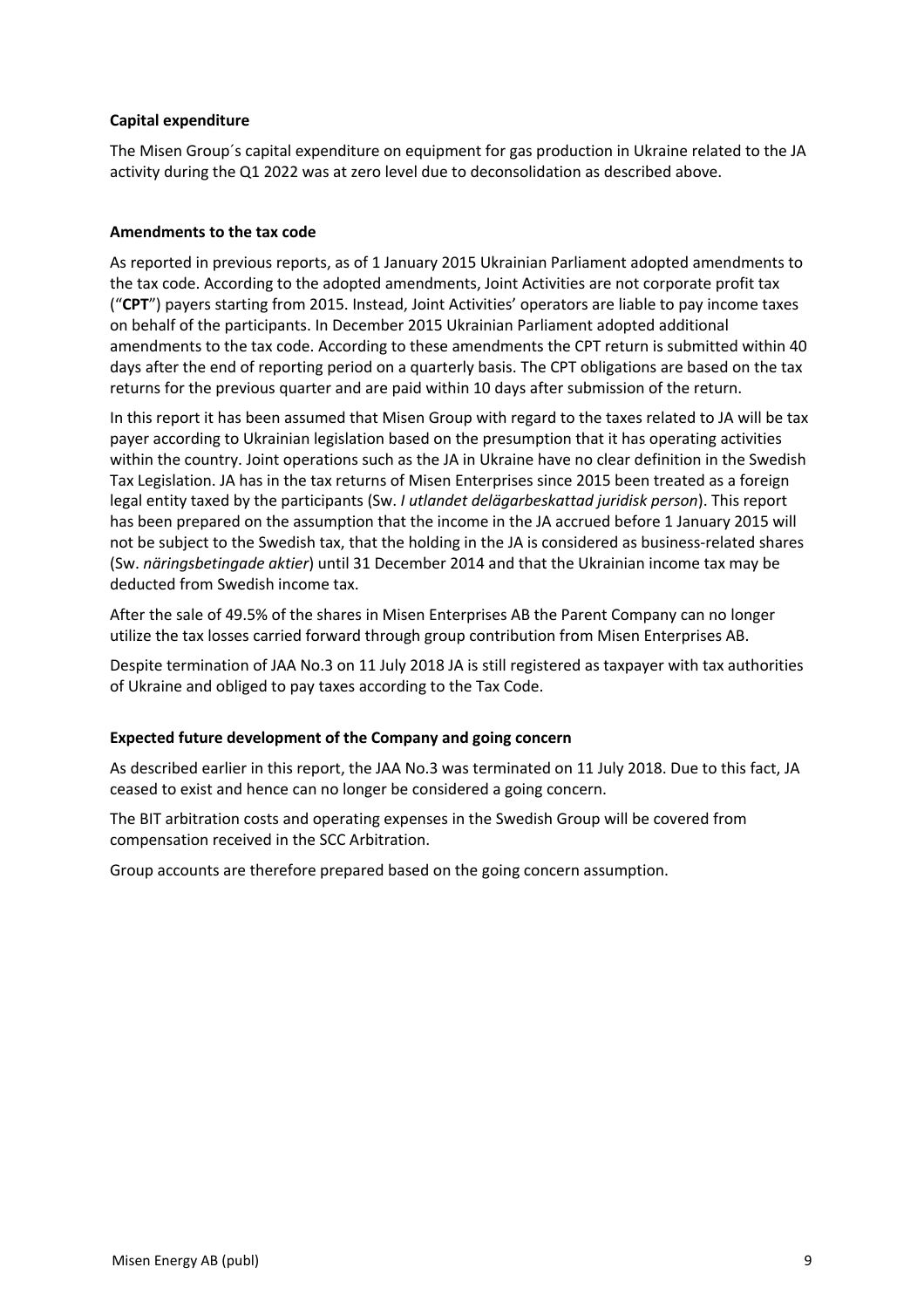#### **Sector information - the Misen Group**

#### **Geographical area**

|                       | 31 March 2022 | 31 March 2021 | 31 Dec 2021 |
|-----------------------|---------------|---------------|-------------|
| (All amounts in KSEK) |               |               |             |
| Net sales, external:  |               |               |             |
| Sweden                | --            | --            |             |
| Ukraine               | --            | 16            | 35          |
| Fixed assets:         |               |               |             |
| Sweden                |               | --            |             |
| Ukraine               | 48            | 52            | 50          |

#### **Transactions with related parties**

|                                              | 31 March 2022 | 31 March 2021 | 31 Dec 2021 |
|----------------------------------------------|---------------|---------------|-------------|
| (All amounts in KSEK)                        |               |               |             |
| Management, Board and major<br>Shareholders: |               |               |             |
| Purchase of services                         | 200           | 6,117         | 738         |
| Interest and fees                            | $ -$          | $- -$         | 4,715       |
| Capital contribution                         | $-$           | $-$           |             |
| Salaries and remunerations                   | 998           | 3,013         | 8,218       |
| Short-term debts                             | 903           | 1,970         | 815         |
| Long-term debts                              | --            |               |             |

#### **Environmental impact**

Since the JA has been terminated the Group no longer faces any environmental risks.

#### **Accounting principles**

This report is prepared according to the International Financial Reporting Standards (IFRS), as adopted by EU. This report is prepared according to IAS 34 and The Swedish Annual Accounts Act as well as RFR 2, Accounting for legal entities. The accounting principles for the Misen Group as well as for the Company are identical to the last annual and quarterly reports, except as described below:

IFRS 16, Leasing, applies from January 1, 2019 and mean that almost all leases are reported in the balance sheet. Misen Energy AB (publ) has chosen to apply the simplified transition method and will not recalculate the comparative figures. The company's lease commitments consist solely of lease agreements for premises and thus the new standard did not have any material impact on the company's financial reports.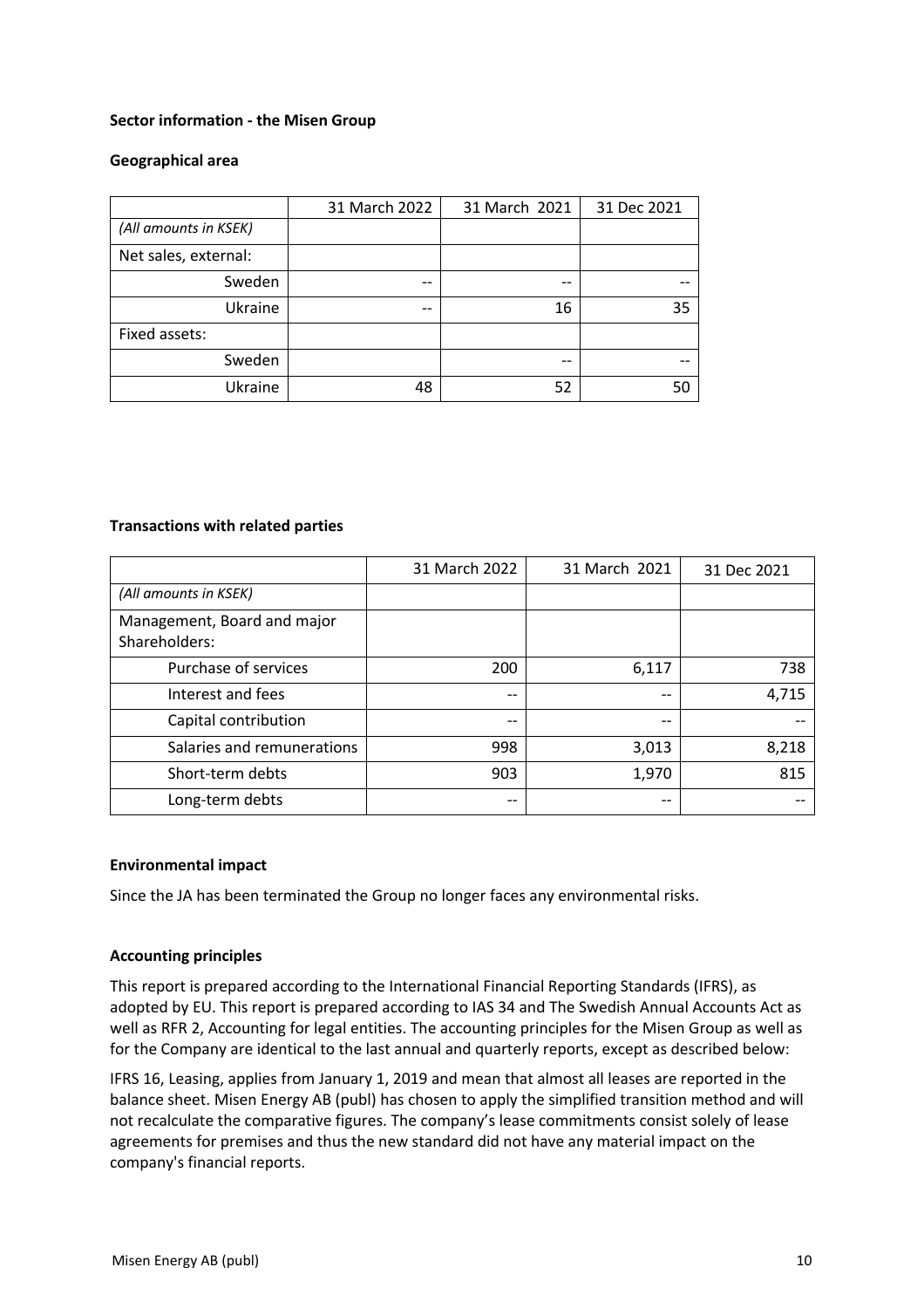#### **Financial and other risks**

Before termination of JAA No.3, Misen Group focused on increasing the local hydrocarbons production in Ukraine by undertaking a large-scale investment program focused on development and modernization of gas production infrastructure. In this activity, the Group worked with a complex set of industry-specific risks such as price trends for oil and gas, currency risk and interest rate risks, regulatory matters relating to investigations, processing and environment and uncertainty in the value of the completed exploration work and the subsequent field development.

The current financial and other risks relate to a few outstanding court proceedings in Ukraine and other actions necessary to given a practical effect to termination of the JAA No.3.

A more in-depth explanation of the different risk exposures in the Company´s business is included in the annual report 2020.

#### **First North**

Misen Energy AB (publ) is listed on First North, which is an alternative market place operated by Nasdaq First North Growth Market and the Company adheres to the rules and regulations for First North. The Certified Adviser of the Company is Erik Penser Bank AB.

#### **Publication of the interim January – March 2022 report**

This January – March 2022 interim report is published at the Company's website (http://www.misenenergy.se), and a printed version can be ordered at info@misenenergy.se.

*This information is information that Misen Energy AB (publ) is obliged to make public pursuant to the EU Market Abuse Regulation. The information was submitted for publication, through the agency of the contact person set out above, at 08:00 CET on 31 May 2022.*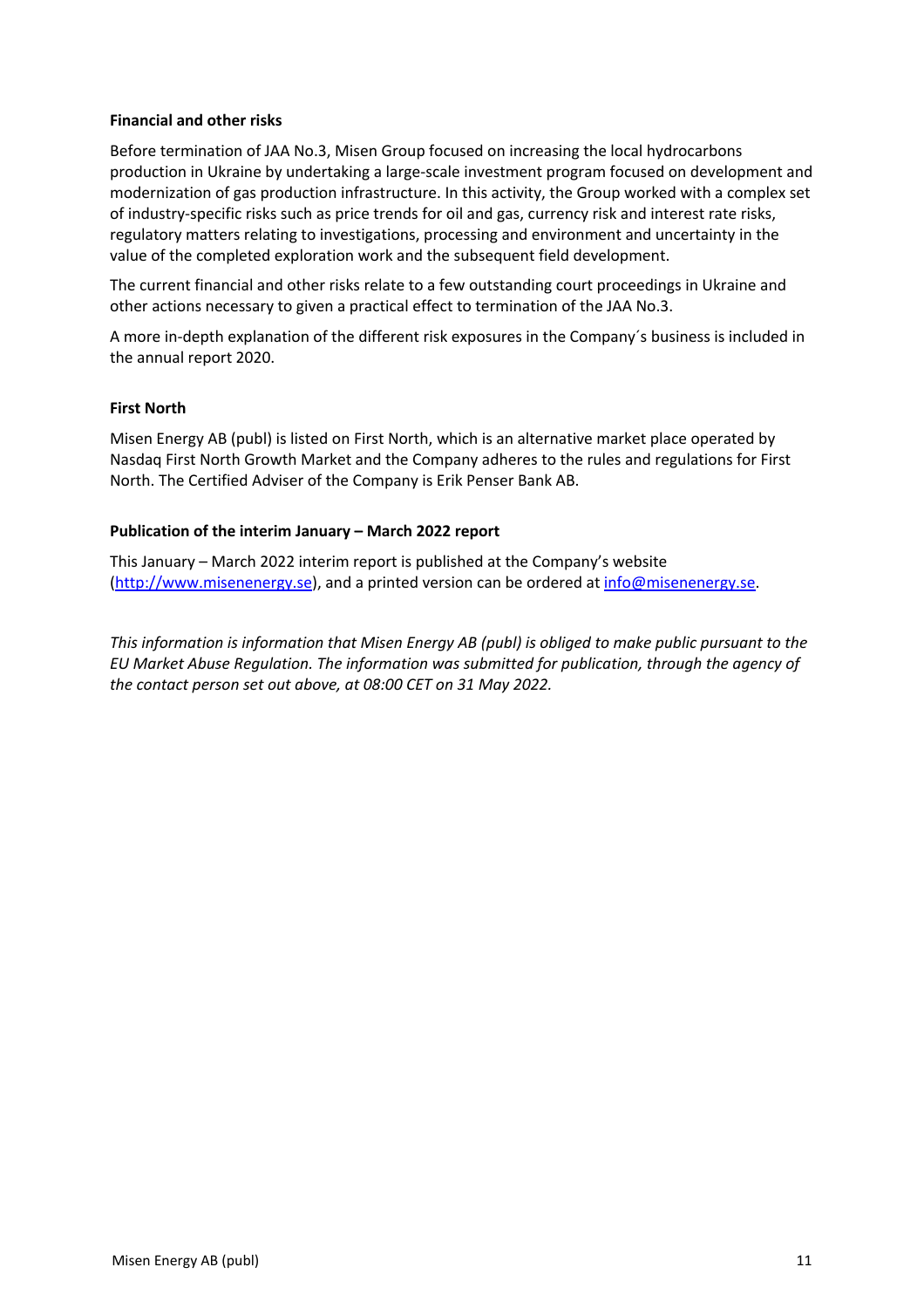#### **Future reports**

Next report, the interim January-June 2022 report will be published 26 August 2022.

This report has not been subject to review by the Company's auditors.

#### **Stockholm, 31 May 2022**

For further information, please contact:

Göran Wolff, MD

| Direct line: | +46 31 759 50 72     |
|--------------|----------------------|
| Mobile:      | +46 709 45 48 48     |
| E-mail:      | goran@misenenergy.se |
|              | info@misenenergy.se  |

The company was founded in 2004 and its shares have been traded on Nasdaq First North Growth Market since June 2007. In 2011, Misen Energy AB (publ) acquired Misen Enterprises AB and its Ukrainian subsidiary, LLC Karpatygaz, including the rights to 50.01% of the revenue and profit from a gas production project in Ukraine. Misen Energy AB (publ) acquired the rights to produce hydrocarbons under Joint Activity Agreement No.3 ("JAA No.3") between Misen Enterprises AB and LLC Karpatygaz (together 50.01%) and JSC Ukrgasvydobuvannya (49.99%), a subsidiary of the NJSC Naftogaz of Ukraine. The purpose of the JAA No.3 was to significantly increase production of hydrocarbons by providing modern technologies via a large-scale investment program for the purposes of attainment of profits.

The JAA No.3 (as amended and restated) was terminated in June 2018. As a result, Misen Energy AB (publ) received compensation that reflected its share of the replacement costs of the equipment subject to the joint ownership under the JAA No.3. In March 2021, Misen Energy AB (publ) and Misen Enterprises AB initiated an investment arbitration against Ukraine (ICSID Case No. ARB/21/15) concerning Ukraine's breaches of the investor's rights resulting from the imposition of a 70% subsoil use charge.

The registered office of Misen Energy AB (publ) is in Stockholm. Misen Energy AB (publ) is listed on Nasdaq First North Growth Market and the Company adheres to the rules and regulations for First North. The Certified Adviser of the Company is Erik Penser Bank AB, tel.: +46 8 463 80 00, email: certifiedadviser@penser.se.

For further information, please visit our website www.misenenergy.se.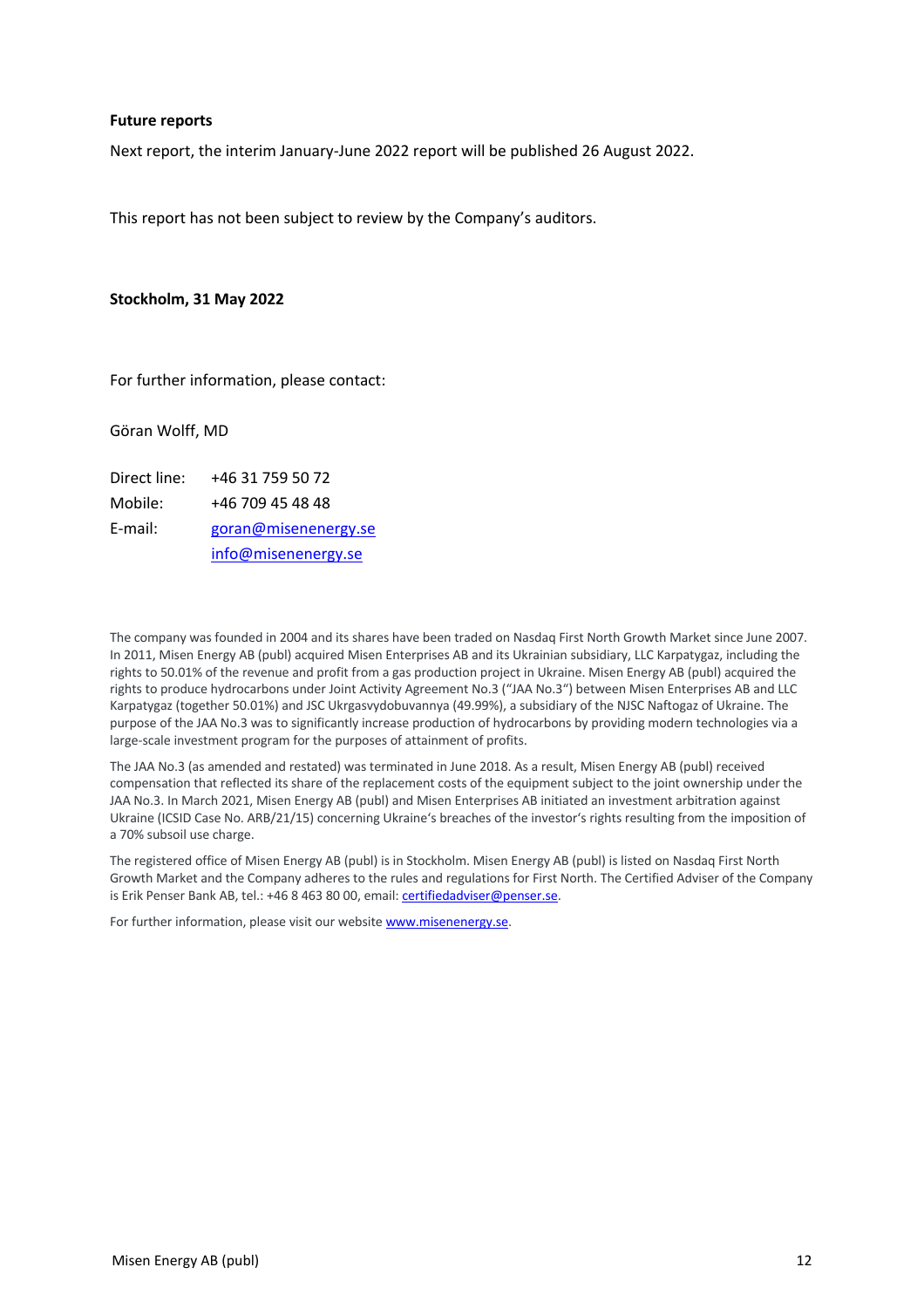#### **CONDENSED INCOME STATEMENT-THE GROUP**

|                                                                       | 1 Jan - 31 Mar | 1 Jan - 31 Mar | 1 Jan - 31 Dec |
|-----------------------------------------------------------------------|----------------|----------------|----------------|
|                                                                       | 2022           | 2021           | 2021           |
| All amounts in KSEK                                                   | 3 months       | 3 months       | 12 months      |
| <b>Operating revenue</b>                                              |                |                |                |
| Net sales                                                             | 0              | 16             | 16             |
| Other operating income                                                | 0              | 28,713         | 28,713         |
|                                                                       | $\mathbf 0$    | 28,729         | 28,729         |
| <b>Operating expenses</b>                                             |                |                |                |
| Other external expenses                                               | $-1,455$       | $-32,342$      | $-32,342$      |
| Personnel expenses                                                    | $-1,138$       | $-2,280$       | $-2,280$       |
| Depreciation and amortisation of tangible and intangible fixed assets | 0              | $-2$           | $-2$           |
| Other operating cost                                                  | 0              | $-669$         | $-669$         |
|                                                                       | $-2,593$       | $-35,293$      | $-35,293$      |
| <b>Operating income/loss</b>                                          | $-2,593$       | $-6,564$       | $-6,564$       |
|                                                                       |                |                |                |
| <b>Financial items</b>                                                | 0              | $-17$          | $-17$          |
| Profit/loss after financial items                                     | $-2,593$       | $-6,581$       | $-6,581$       |
| Taxes for the period                                                  | 0              | 0              | 0              |
| Profit/loss for the period                                            | $-2,593$       | $-6,581$       | $-6,581$       |
| Profit is attributable to:                                            |                |                |                |
| Owners of Misen Energy AB (publ)                                      | $-2,593$       | $-17,373$      | $-17,373$      |
| Non-contolling interests                                              | 0              | 10,792         | 10,792         |
|                                                                       | $-2,593$       | $-6,581$       | $-6,581$       |
| Statement of comprehensive income - The Group                         |                |                |                |
| Net profit for the period                                             | $-2,593$       | $-6,581$       | $-6,581$       |
|                                                                       |                |                |                |
| Other comprehensive income                                            |                |                |                |
| Items possible for later reclassification in income statement:        |                |                |                |
| <b>Translation differences</b>                                        | 16             | $-209$         | $-209$         |
| Other comprehensive income for the period, net after taxes            | 16             | $-209$         | -209           |
| Total comprehensive income for the period                             | $-2,577$       | $-6,790$       | $-6,790$       |
| Total comprehensive income for the period is attributable to:         |                |                |                |
| Owners of Misen Energy AB (publ)                                      | $-2,577$       | $-17,479$      | $-17,479$      |
| Non-contolling interests                                              | 0              | 10,689         | 10,689         |
|                                                                       | $-2,577$       | $-6,790$       | $-6,790$       |

## **Net earnings per share, attributable to the owners of Misen Energy AB's (publ) (in SEK per share)**

| Net earnings for the period, before and after dilution | $-0.02$ | $-0.12$ |
|--------------------------------------------------------|---------|---------|
|                                                        |         |         |

Average number of shares for the period was 145,068,222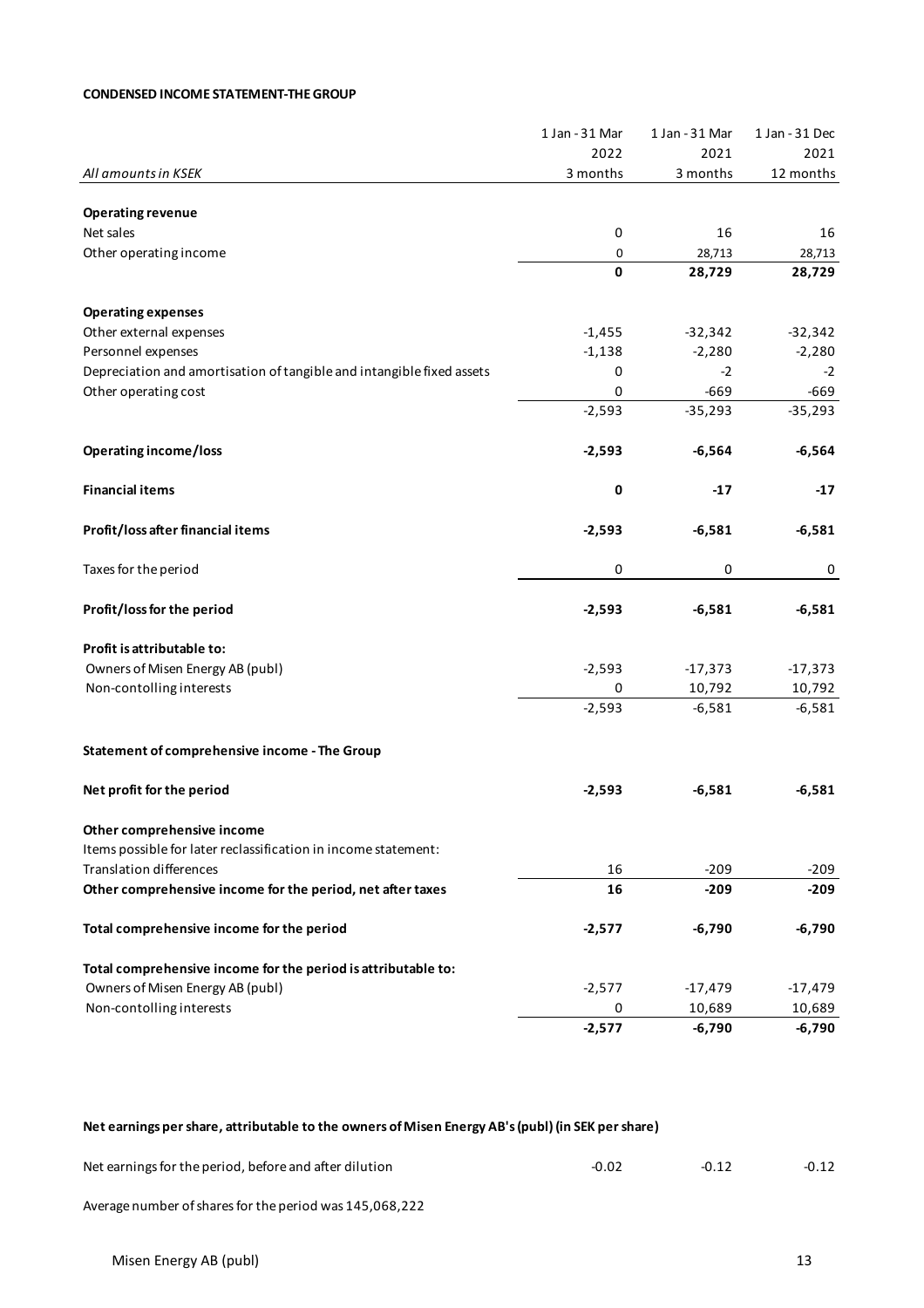| All amounts in KSEK | 12022<br>March | 2021<br>24.84<br>. March<br><u>J J</u> | : 2021<br>Dec |
|---------------------|----------------|----------------------------------------|---------------|
|                     |                |                                        |               |

## **ASSETS**

**Non-current assets**

| Tangible fixed assets                                   | 48            | 52                | 50             |
|---------------------------------------------------------|---------------|-------------------|----------------|
| <b>Total non-current assets</b>                         | 48            | 52                | 50             |
| <b>Current assets</b>                                   |               |                   |                |
| Stock                                                   | 2             | 33                | $\overline{2}$ |
| Accounts receivable                                     | 1,086         | 4,061             | 1,138          |
| Other receivables                                       | 4,060         | 2,417             | 3,612          |
| Prepaid expenses and accrued income                     | 1,695         | 281               | 1,712          |
| <b>Total current assets</b>                             | 6,843         | 6,792             | 6,464          |
| <b>Cash and bank balances</b>                           | 22,618        | 133,025           | 27,511         |
| <b>Total current assets</b>                             | 29,461        | 139,817           | 33,975         |
| <b>TOTAL ASSETS</b>                                     | 29,509        | 139,869           | 34,025         |
|                                                         |               |                   |                |
| All amounts in KSEK                                     | 31 March 2022 | 31 March 2021     | 31 Dec 2021    |
| <b>EQUITY AND LIABILITIES</b>                           |               |                   |                |
|                                                         |               |                   |                |
| Equity attributable to owners of Misen Energy AB (publ) | 22,305        |                   | 24,883         |
| Non-controlling interests                               | 0             | 108,517<br>12,188 | 0              |
| <b>Total equity</b>                                     | 22,305        | 120,705           | 24,883         |
| <b>Current liabilities</b>                              |               |                   |                |
| Accounts payable                                        | 5,085         | 14,649            | 5,931          |
| Tax debts                                               |               |                   |                |
| Other short-term debt                                   | 472           | 2,152             | 1,275          |
| Accrued expenses and deferred income                    | 1,647         | 2,363             | 1,936          |
| <b>Total current liabilities</b>                        | 7,204         | 19,164            | 9,142          |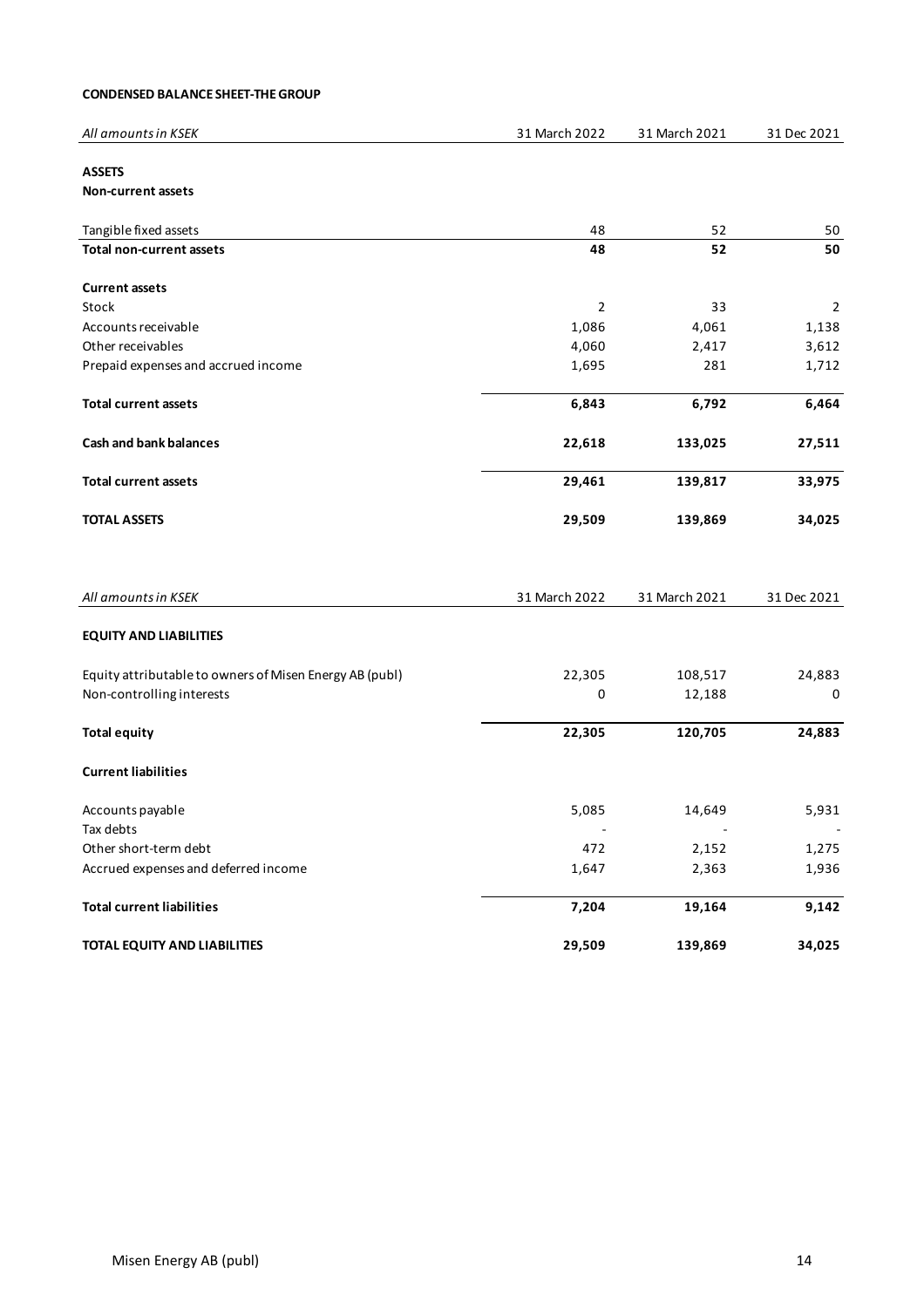#### **CONDENSED STATEMENT OF CHANGES IN EQUITY - THE GROUP**

|                                                   | Attributable to owners of Misen Energy AB (publ) |              |                |                      |              |                                  |                     |
|---------------------------------------------------|--------------------------------------------------|--------------|----------------|----------------------|--------------|----------------------------------|---------------------|
| All amounts in KSEK                               | Share capital                                    | Other equity | Other reserves | Retained<br>earnings | <b>Total</b> | Non-<br>controlling<br>interests | <b>Total equity</b> |
| Equity brought forward 2021-01-01                 | 290,136                                          | $-274,435$   | $-237$         | 110,531              | 125,995      | 1,499                            | 127,495             |
| Net result                                        |                                                  |              |                |                      |              |                                  |                     |
| Result for the period 2021-03                     |                                                  |              |                | $-17,373$            | $-17,373$    | 10,792                           | $-6,581$            |
| Other comprehensive income                        |                                                  |              |                |                      |              |                                  |                     |
| <b>Translation difference</b>                     |                                                  |              | 0              | $-106$               | $-106$       | $-103$                           | $-209$              |
| Total comprehensive income                        | 0                                                | 0            | 0              | $-17,479$            | $-17,479$    | 10,689                           | $-6,790$            |
| Equity brought forward 2021-03-31                 | 0                                                | 0            | 0              | 93,052               | 108,516      | 12,188                           | 120,705             |
| Net result                                        |                                                  |              |                |                      |              |                                  |                     |
| Net result for the period 2021-04-12              | 0                                                | 0            | 0              | $-24,178$            | $-24,178$    | $-10,792$                        | $-34,970$           |
| Other comprehensive income                        |                                                  |              |                |                      |              |                                  |                     |
| <b>Translation difference</b>                     | 0                                                | 0            | 0              | $-87$                | $-87$        | 103                              | 16                  |
| Total comprehensive income                        | 0                                                | 0            | 0              | $-24,265$            | -24,265      | $-10,689$                        | 16                  |
| <b>Transactions with shareholders</b>             |                                                  |              |                |                      |              |                                  |                     |
| Dividends paid                                    |                                                  |              |                | $-58,028$            | $-58,028$    |                                  | $-58,028$           |
| Other transactions with non-controlling interests |                                                  |              |                | $-1,341$             | $-1,341$     | $-1,499$                         | $-2,840$            |
| Equity brought forward 2021-12-31                 | 290,136                                          | $-274,435$   | $-237$         | 9,418                | 24,882       | 0                                | 24,883              |
| <b>Totalresultat</b>                              |                                                  |              |                |                      |              |                                  |                     |
| Result of the period 2022-03                      |                                                  |              |                | $-2,593$             | $-2,593$     | 0                                | $-2,593$            |
| Övrigt totalresultat                              |                                                  |              |                |                      |              |                                  |                     |
| <b>Translation difference</b>                     |                                                  |              |                | 16                   | 16           | 0                                | 16                  |
| Total comprehensive income                        |                                                  |              |                | $-2,577$             | $-2,577$     | 0                                | $-2,577$            |
| Equity brought forward 2022-03-31                 | 290,136                                          | $-274,435$   | $-237$         | 6,841                | 22,305       | 0                                | 22,305              |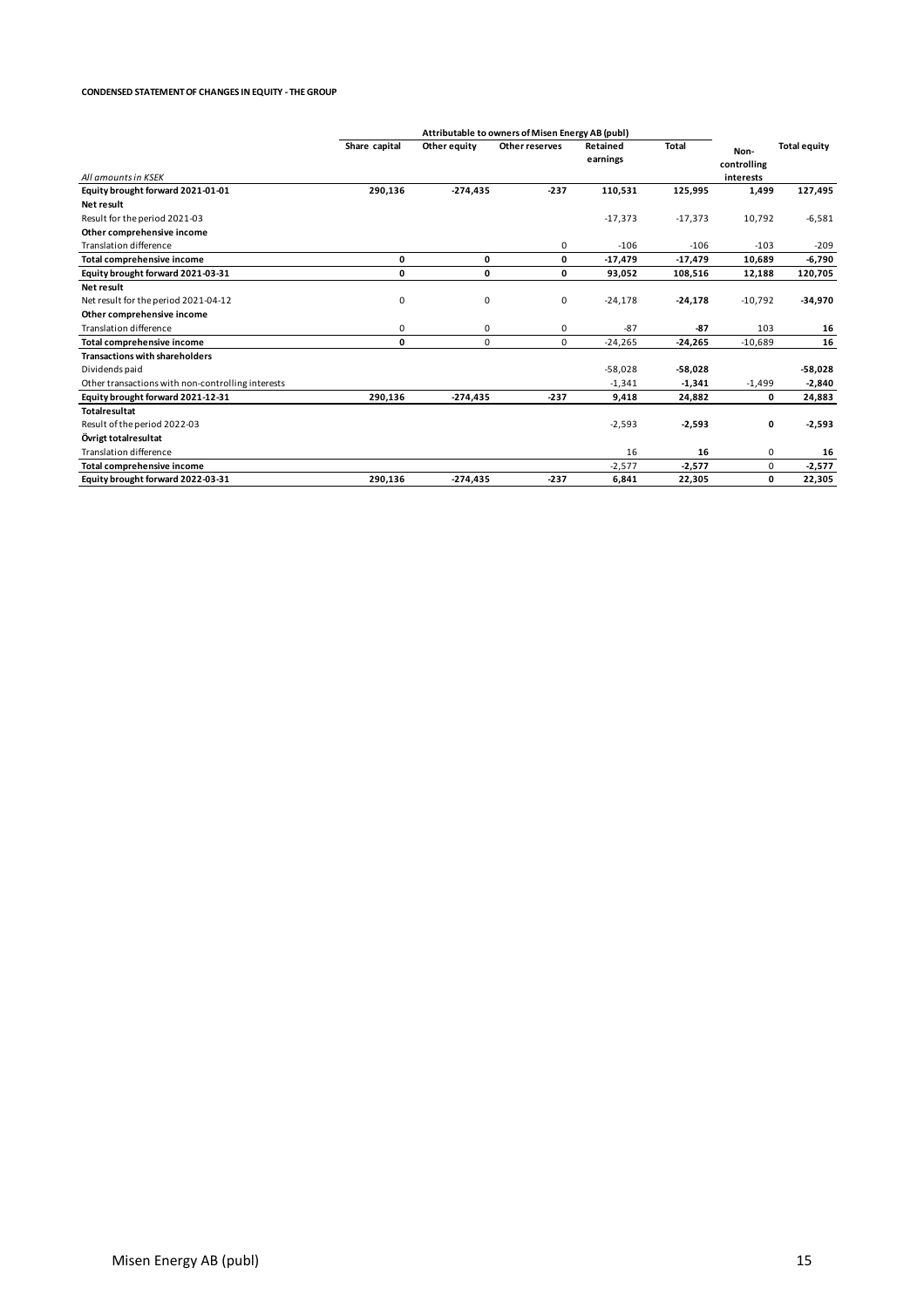|                                               | 1 Jan-31 March | 1 Jan-31 March | 1 Jan-31 Dec |
|-----------------------------------------------|----------------|----------------|--------------|
|                                               | 2022           | 2021           | 2021         |
| All amounts in KSEK                           | 3 months       | 3 months       | 12 months    |
|                                               |                |                |              |
| <b>Operating activities</b>                   |                |                |              |
| Operating income                              | $-2,593$       | $-6,564$       | $-41,538$    |
| Adjustment for non-cash items                 | 0              | 58             | $-2,550$     |
| Interest and dividends received               | 0              | 0              | 0            |
| Interest paid                                 | 0              | $-17$          | $-13$        |
| Income tax                                    | 0              | $-68,818$      | $-68,818$    |
| Cash flow from operating activities           |                |                |              |
| before working capital changes                | $-2,593$       | $-75,341$      | $-112,919$   |
| Decrease(+)/increase in stocks                | 0              | $-1$           | 31           |
| Decrease(+)/increase in receivables           | $-542$         | 480,536        | 479,271      |
| Decrease(-)/increase in short-term debts      | $-1,726$       | $-273,119$     | $-278,989$   |
| Cash-flow from operating activities           | $-4,861$       | 132,075        | 87,394       |
| <b>Investing activities</b>                   |                |                |              |
| Acquisition of tangible and intangible assets |                |                | $-1$         |
| Sale of tangible and intangible assets        |                | 15             | 17           |
| Purcase of shares in subsidiary               |                |                | $-2,840$     |
| Cash flow from investing activities           | $\mathbf 0$    | 15             | $-2,824$     |
| <b>Financing activities</b>                   |                |                |              |
| Dividends paid                                |                |                | $-58,028$    |
| Cash flow from financing activities           | $\mathbf 0$    | 0              | $-58,028$    |
| Cash flow for the period                      | $-4,861$       | 132,090        | 26,542       |
| Cash at the beginning of the period           | 27,511         | 934            | 935          |
| Exchange rate difference in cash              | $-32$          | 1              | 35           |
| Cash at the end of the period                 | 22,618         | 133,025        | 27,511       |

## **CONDENSED STATEMENT OF CASH FLOWS - THE GROUP**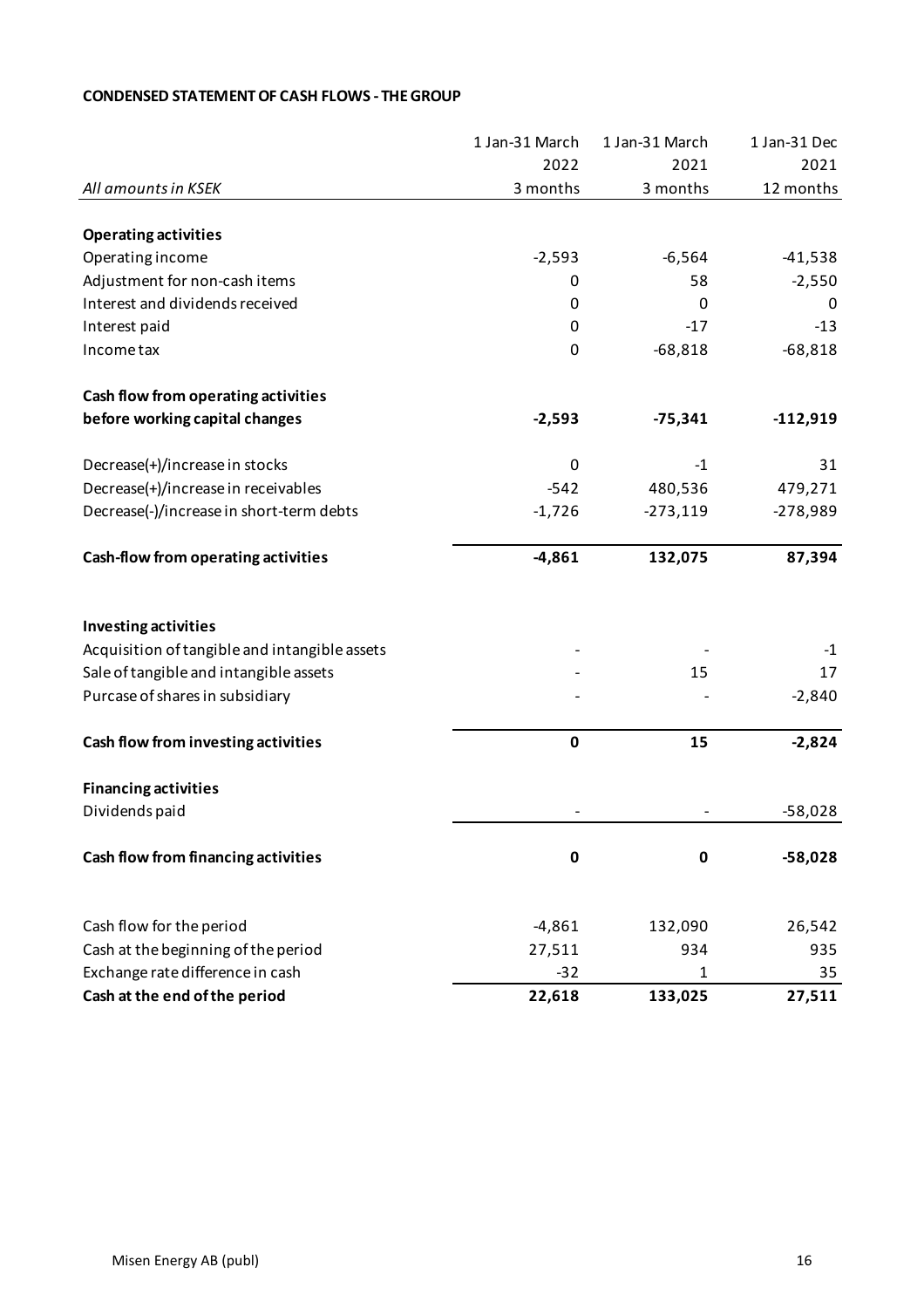## **CONDENSED INCOME STATEMENT - PARENT COMPANY**

|                                                    | 1 Jan - 31 Mar           | 1 Jan - 31 Mar | 1 Jan-31 Dec |
|----------------------------------------------------|--------------------------|----------------|--------------|
|                                                    | 2022                     | 2021           | 2021         |
| All amounts in KSEK                                | 3 months                 | 3 months       | 12 months    |
|                                                    |                          |                |              |
| <b>Operating revenue</b>                           |                          |                |              |
| Other operating income                             | 1,394                    | 1,416          | 10,163       |
|                                                    | 1,394                    | 1,416          | 10,163       |
| <b>Operating expenses</b>                          |                          |                |              |
| Other external expenses                            | $-1,309$                 | $-28,336$      | $-20,252$    |
| Personnel expenses                                 | $-1,056$                 | $-1,445$       | $-25,426$    |
|                                                    | $-2,365$                 | $-29,781$      | $-45,678$    |
| <b>Operating result</b>                            | $-971$                   | $-28,365$      | $-35,515$    |
|                                                    |                          |                |              |
| Antecipated dividend from subsidiary               | $\pmb{0}$                | 0              | 0            |
| Financial items net                                | 0                        | $-17$          | $-26$        |
|                                                    | $\Omega$                 | $-17$          | $-26$        |
| Profit/loss after financial items                  | $-971$                   | $-28,382$      | $-35,541$    |
| Taxes for the period                               | $\overline{\phantom{a}}$ |                |              |
| Net profit/loss                                    | $-971$                   | $-28,382$      | $-35,541$    |
| Statement of comprehensive income - Parent company |                          |                |              |
| Net profit/loss for the period                     | $-971$                   | $-28,382$      | $-35,541$    |
| Other comprehensive income                         |                          |                | $\pmb{0}$    |
|                                                    |                          |                |              |
| Total comprehensive income for the period          | $-971$                   | $-28,382$      | $-35,541$    |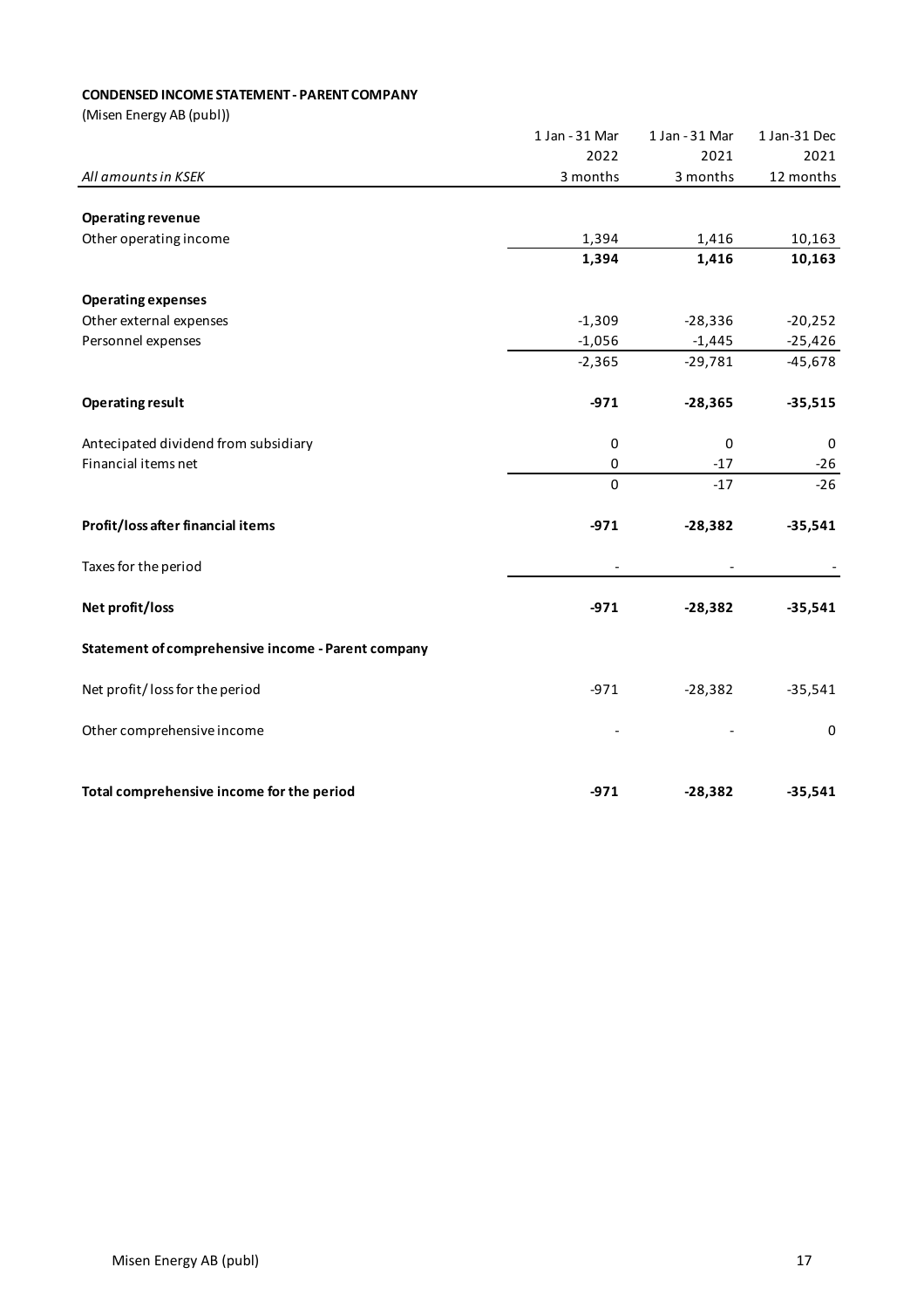#### **CONDENSED BALANCE SHEET - PARENT COMPANY**

| All amounts in KSEK                      | 31 March 2022 | 31 March 2021 | 31 Dec 2021 |
|------------------------------------------|---------------|---------------|-------------|
| <b>ASSETS</b>                            |               |               |             |
| <b>Non-current assets</b>                |               |               |             |
| <b>Financial fixed assets</b>            |               |               |             |
| Shares in subsidiaries                   | 249,199       | 243,359       | 249,199     |
| <b>Total financial fixed assets</b>      | 249,199       | 243,359       | 249,199     |
| <b>Total fixed assets</b>                | 249,199       | 243,359       | 249,199     |
| Total non-current assets                 | 249,199       | 243,359       | 249,199     |
| <b>Current receivables</b>               |               |               |             |
| Other receivables                        | 367           | 14            | 83          |
| Short-term receivables subsidiaries      | 2,659         |               | 620         |
| Prepaid expenses and accrued income      | 1,672         | 256           | 1,688       |
|                                          | 4,698         | 270           | 2,391       |
| <b>Cash and bank balances</b>            | 21,956        | 133,007       | 26,818      |
| <b>Total current assets</b>              | 26,654        | 133,277       | 29,209      |
|                                          |               |               |             |
| <b>TOTAL ASSETS</b>                      | 275,853       | 376,636       | 278,408     |
| All amounts in KSEK                      | 31 March 2022 | 31 March 2021 | 31 Dec 2021 |
| <b>EQUITY AND LIABILITIES</b>            |               |               |             |
| <b>Equity</b>                            |               |               |             |
| <b>Restricted equity</b>                 |               |               |             |
| Share capital                            | 290,136       | 290,136       | 290,136     |
| Statutory reserves                       | 345           | 345           | 345         |
|                                          | 290,481       | 290,481       | 290,481     |
| Non-restricted equity                    |               |               |             |
| Profit/Loss brought forward              | $-16,226$     | 77,343        | 19,316      |
| Profit/loss for the year                 | $-971$        | $-28,382$     | $-35,541$   |
|                                          | $-17,197$     | 48,961        | $-16,225$   |
| <b>Total equity</b>                      | 273,284       | 339,442       | 274,256     |
| <b>Non-current liabilities</b>           |               |               |             |
| Other long-term debts to group companies | 88            | 88            | 88          |
| <b>Total non-current liabilities</b>     | 88            | 88            | 88          |
| <b>Current liabilities</b>               |               |               |             |
| Accounts payable                         | 686           | 9,938         | 1,321       |
| Other short-term liabilities             | 262           | 2,031         | 1,036       |
| Accrued expenses and deferred income     | 1,533         | 2,060         | 1,707       |
| <b>Total current liabilities</b>         | 2,481         | 37,105        | 4,064       |
| TOTAL EQUITY AND LIABILITIES             | 275,853       | 376,635       | 278,408     |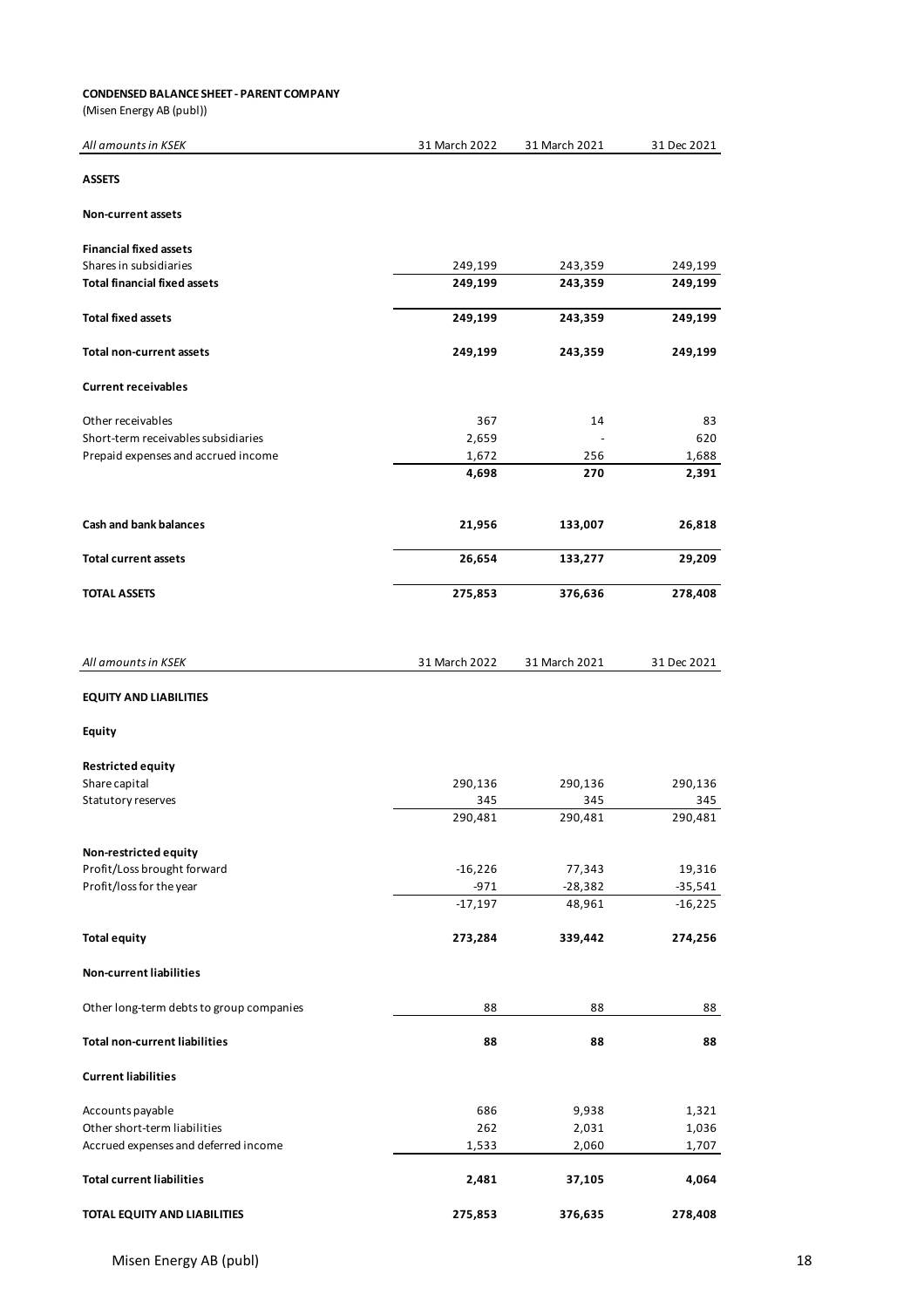## **CONDENSED STATEMENT OF CHANGES IN EQUITY - PARENT COMPANY**

|                                      | <b>Share</b> |                  |         |            |              |  |
|--------------------------------------|--------------|------------------|---------|------------|--------------|--|
|                                      | Share        | <b>Statutory</b> | Premium | Retained   |              |  |
| All amounts in KSEK                  | capital      | reserves         | reserve | earnings   | Total equity |  |
|                                      |              |                  |         |            |              |  |
| Equity brought forward 2021-01-01    | 290,136      | 345              | 714,281 | $-636,938$ | 367,824      |  |
| Net result                           |              |                  |         |            |              |  |
| Result for the year 2021-03          |              |                  |         | $-28,382$  | $-28,382$    |  |
| Total comprehensive income           | 0            | 0                | 0       | $-28,382$  | $-28,382$    |  |
| Equity brought forward 2021-03-31    | 290,136      | 345              | 714,281 | $-665,320$ | 339,442      |  |
| Equity opening balance 2021-04-01    | 290,136      | 345              | 714,281 | $-665,320$ | 339,442      |  |
| Net result                           |              |                  |         |            |              |  |
| Result for period 2021-04 - 2021-12  |              |                  |         | $-7,159$   | $-7,159$     |  |
| <b>Transations with shareholders</b> |              |                  |         |            |              |  |
| Dividends paid                       | -            |                  |         | -58,028    | $-58,028$    |  |
| Equity brought forward 2021-12-31    | 290,136      | 345              | 714,281 | -730,507   | 274,255      |  |
| Net result                           |              |                  |         |            |              |  |
| Result for the year 2022-03          |              |                  |         | $-971$     | -971         |  |
| Total comprehensive income           | 290,136      | 345              | 714,281 | $-731,478$ | 273,284      |  |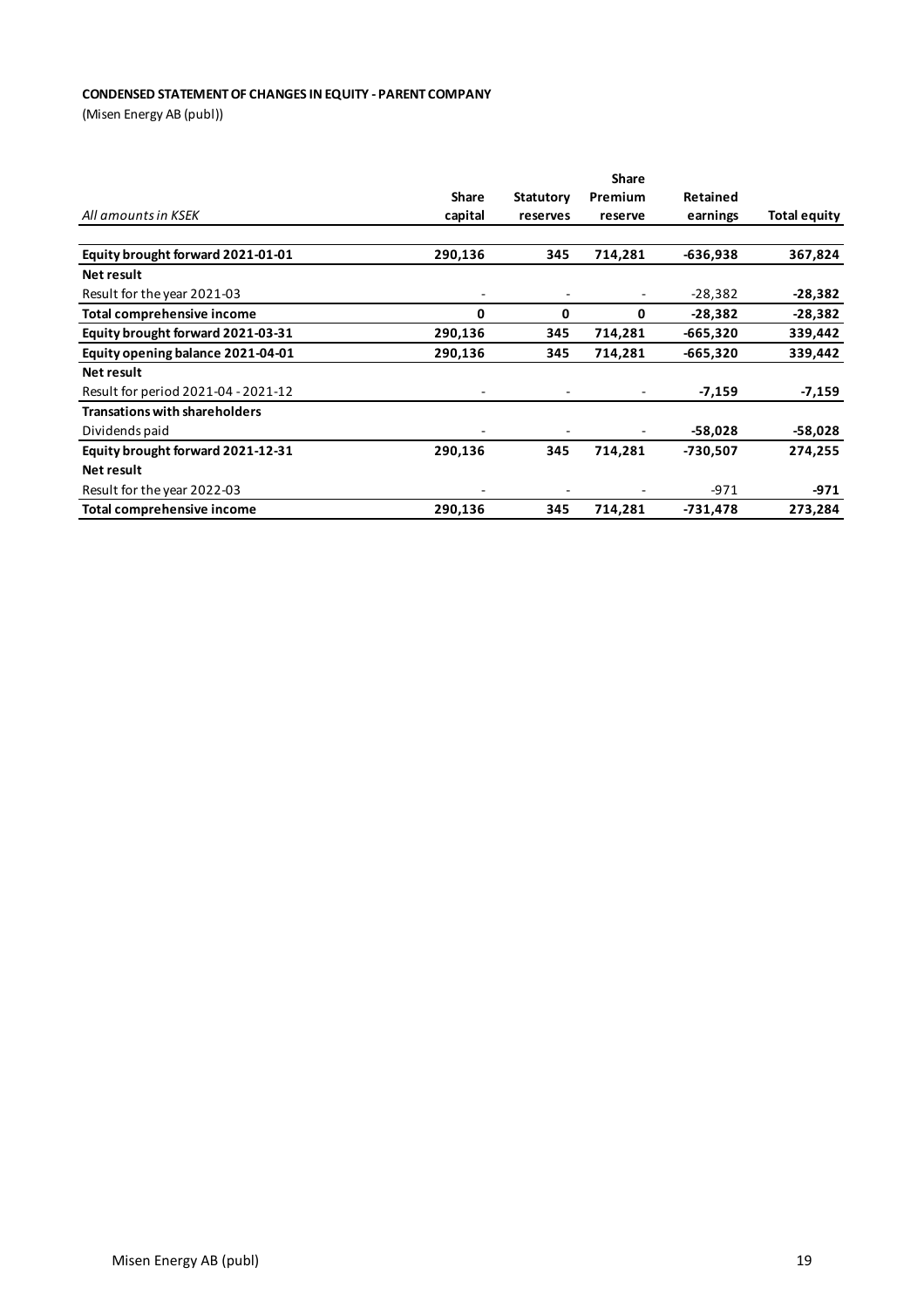## **CONDENSED STATEMENT OF CASH FLOWS - PARENT COMPANY**

|                                             | 1 Jan - 31 Mar | 1 Jan - 31 Mar | 1 Jan - 31 Dec |
|---------------------------------------------|----------------|----------------|----------------|
|                                             | 2022           | 2021           | 2021           |
| All amounts in KSEK                         | 3 months       | 3 months       | 12 months      |
|                                             |                |                |                |
| Operating activities                        |                |                |                |
| Operating income                            | $-971$         | $-28,365$      | $-35,515$      |
| Adjustment for non-cash items               |                |                | $-4,535$       |
| Interest paid                               |                | $-17$          | $-26$          |
| Cash flow from operating activities         |                |                |                |
| before working capital changes              | $-971$         | $-28,382$      | $-40,076$      |
|                                             |                |                |                |
| Decrease(+)/increase in receivables         | $-2,308$       | 193,353        | 191,232        |
| Decrease(-)/increase in accounts payable    | $-635$         | $-9,406$       | $-13,488$      |
| Decrease(-)/increase(+) in short term debts | $-948$         | $-22,749$      | $-47,175$      |
| Cash flow from operating activities         | $-4,862$       | 132,816        | 90,493         |
| <b>Investment activities</b>                |                |                |                |
| Purchase of shares in subsidiary            |                | 0              | $-5,840$       |
| Cash flow from investing activities         | $\mathbf 0$    | $\mathbf 0$    | $-5,840$       |
| <b>Financing activities</b>                 |                |                |                |
| Dividends paid                              |                |                | $-58,028$      |
| Cash flow from financing activities         | $\mathbf 0$    | $\mathbf 0$    | $-58,028$      |
| Cash flow for the period                    | $-4,862$       | 132,816        | 26,627         |
| Cash at the beginning of the period         | 26,818         | 191            | 191            |
| Cash at the end of the period               | 21,956         | 133,007        | 26,818         |